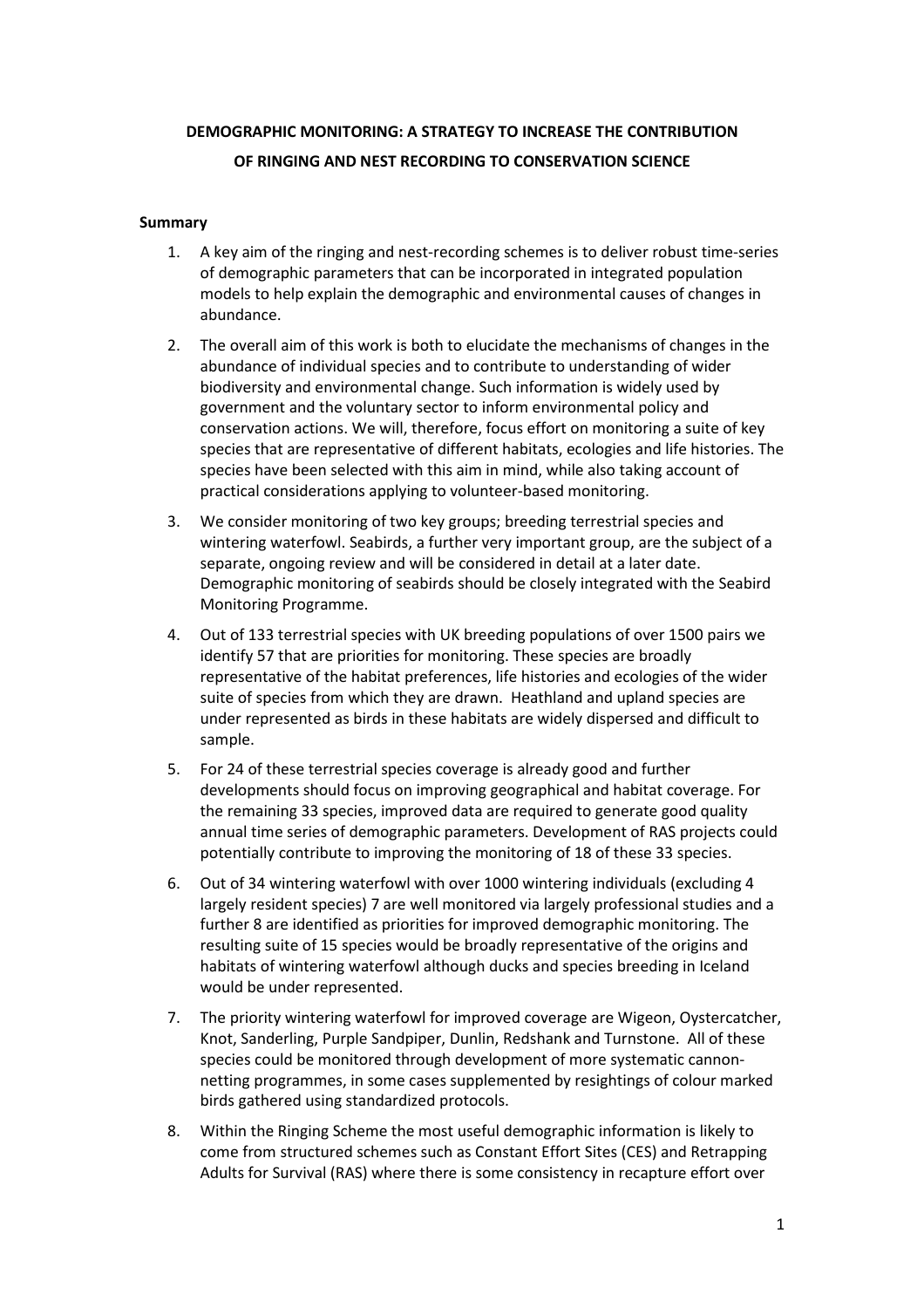time. Similarly nest recording is more likely to yield high quality information when it is based around systematic coverage of defined study areas. There is a need for a more formally structured scheme covering the ringing of wintering waterfowl.

- 9. The RAS scheme should be further promoted and developed, wherever possible encouraging participants to undertake local population studies of their chosen study species by recording abundance and productivity as well as survival. To help understanding of the aims of the project it should be renamed to reflect the inclusion of other population data. Formal species-specific recording protocols will be developed. Where possible these will be informed by simulation studies or other analytical work designed to optimize the trade off between sample size, number of studies and ease of contributing to the scheme.
- 10. Ring recoveries will continue to provide an important means of estimating survival rates for those populations from which sufficient individuals are recovered. In particular, this is often the only way to get good direct estimates of post-fledging and first year survival. This applies mainly to a suite of larger species, sized from Song Thrush upwards, for which it is important that adequate levels of "general ringing" of the target populations should be maintained and that long-term declines in ring reporting rates should be reversed.
- 11. Implementation of the strategy will depend on effective communication with volunteers and continuing high quality support for the volunteer network. The Annual Ringing Report will be developed so as to better reflect the priorities of the Ringing Scheme. It will be essential to make an understanding of key monitoring priorities and promotion of high priority fieldwork key elements of the training of ringers and nest recorders. Within this context it will be particularly important to explain why structured projects are more important than simply ringing large numbers. Key messages include the fact that CES is not unduly restrictive and that RAS provides a flexible framework for Ringing projects that will both be enjoyable for participants and provide high quality information for conservation science.
- 12. Ring subsidies and refunds should be adjusted in line with the new strategy. They should be seen as one of several ways of supporting key messages rather than the primary driver of volunteer effort.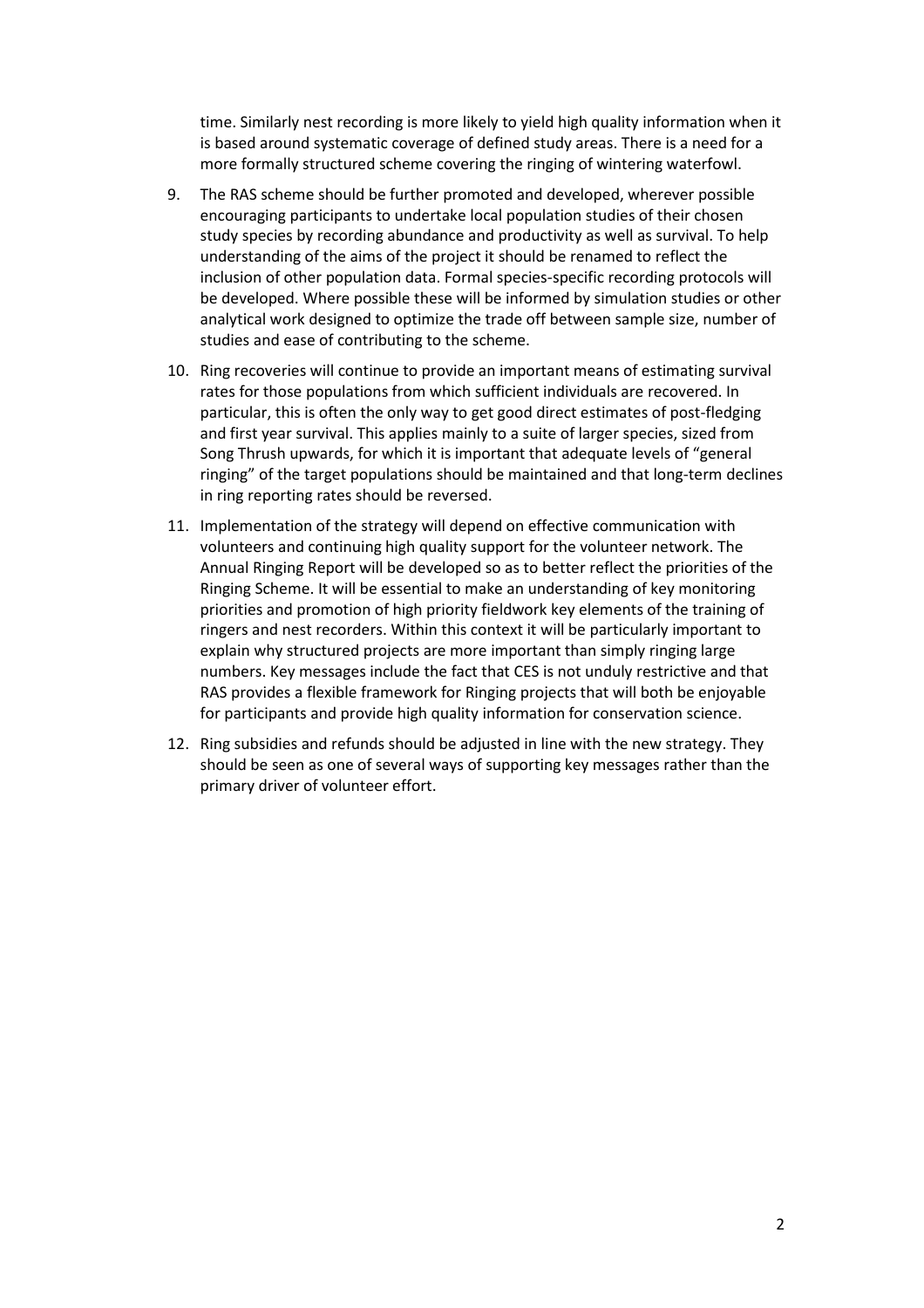#### **Background**

The JNCC/BTO partnership operates several schemes aimed at monitoring the numbers and demography of a range of widespread UK birds. A key aim of this monitoring is to understand how and why bird populations change, both to inform effective species conservation and to contribute to the evidence-base supporting the conservation of wider biodiversity and the environment. The evidence from this area of BTO research is already widely used by government and the voluntary conservation sector and a key aim of this strategy is to further improve the value and quality of the information obtained. All population changes are a consequence of underlying demographic rates, which are themselves determined largely by environmental conditions. Thus the Partnership's demographic monitoring schemes have a critical part to play in understanding the causes of change by providing estimates of survival, productivity and dispersal with which to model abundance changes measured by schemes such as BBS and WeBS. Wherever possible we aim to relate variation in these demographic rates to underlying environmental factors.

JNCC and BTO wish to improve the targeting of demographic monitoring effort during the current partnership period (2010-2016) and beyond to increase our understanding of the impacts of environmental and land-use change on biodiversity. Such targeting aims to increase the number and representativeness of species for which good quality demographic analyses can be produced (and hence for which demographic drivers of population change can be inferred) and to provide measures of cross species patterns that are indicative of broad environmental change. To do this we develop a demographic sampling framework to ensure that the suite of species which we either already monitor or plan to start monitoring in future are representative of a range of habitats, diets, life-histories and status categories. Wherever possible we also plan to collect data in ways which will allow us to make best use of differences in trends between different regions and habitats for drawing inferences about the causes of change.

#### **Aims**

We aim to construct integrated population models for a representative range of common species to identify ecological drivers of species and environmental change across the wider countryside. This will require a program of seasonally and geographically structured ringing and nest recording to provide the demographic information to parameterise the integrated models.

Our aim is to be able to construct such models for around 72 species (57 terrestrial, 15 wintering waterfowl, seabirds still under consideration) for which we also have population trend data. This will require two phases of development: improving our data gathering and developing sufficiently general analytical methods that such models can be applied to a wide range of species in a cost-effective manner. Plans for the development of data gathering are outlined here and some of the necessary analytical developments are planned for future years of the JNCC/BTO partnership work programme. The main results from this work will be published in the peer-reviewed literature in line with normal scientific practice. We will present periodic updates of the results of these models with interpretation on the drivers of change online in BirdTrends (formerly the Wider Countryside Report) and the results will also feed into a range of policy-relevant advice provided by JNCC and others.

Here we focus primarily on data gathering. We already collect good quality data for a number of species, and will work to improve the quality of data collected for the remainder. This will particularly include data on adult survival and productivity. We also aim to improve the sampling of populations from different regions and habitats (particularly those showing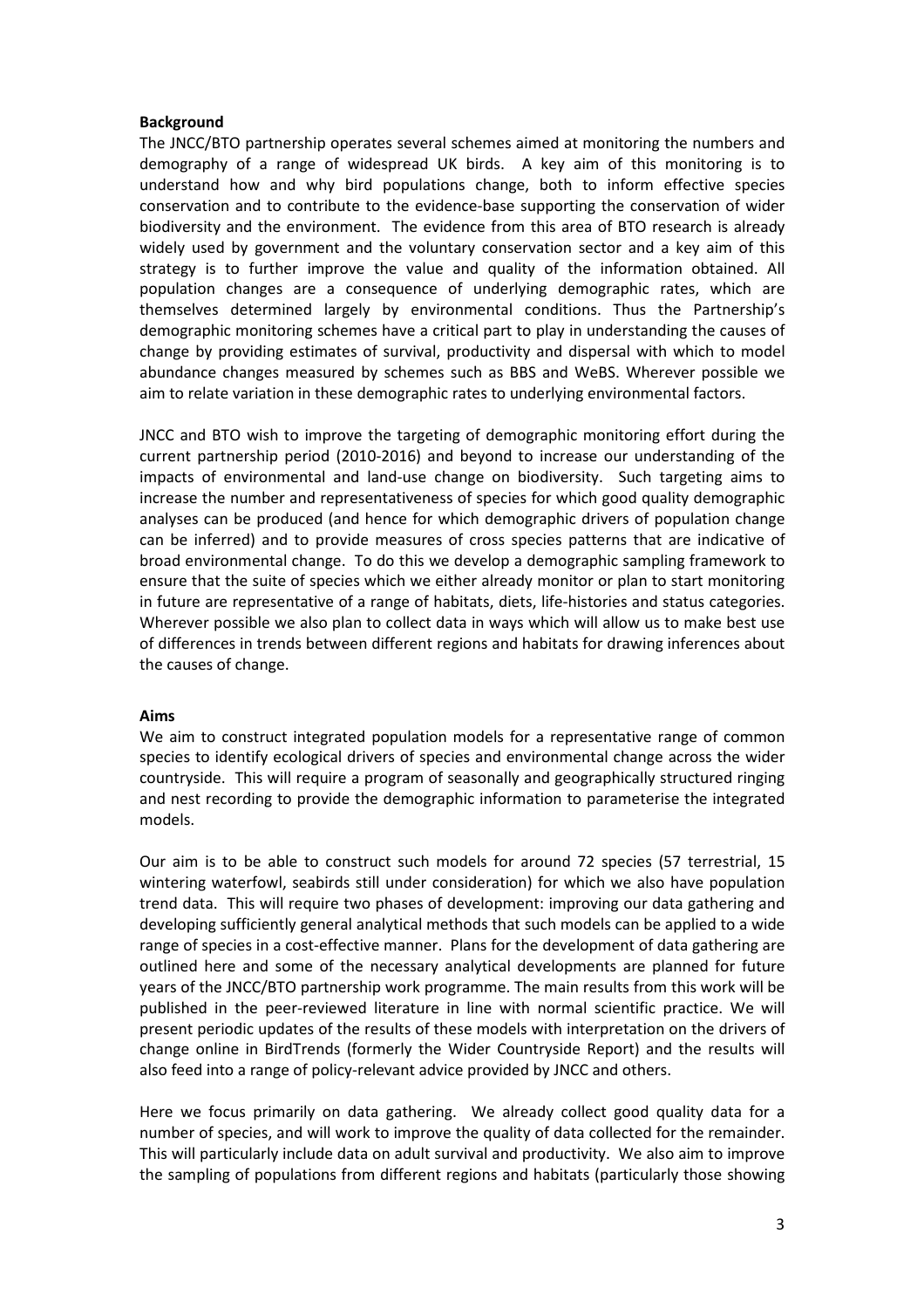contrasting population trends) so as to provide greater insight into the impacts of environmental change. We also aim to collect more basic demographic information on about 30 additional species. These data will not be sufficient for producing fully time-specific demographic models but will provide average estimates of demographic rates that, in combination with other information, can be used to build simple models that will inform our understanding of the likely causes of change.

## **Strategy Development Process**

This strategy represents a further development of the concept of Integrated Population Monitoring which has been under development by the BTO since at least the late 1980s and arguably earlier (Baillie 1990, Ibis 132, 151-166). The ideas were developed as part of the negotiations for the JNCC/BTO Partnership that started in April 2010. Initial proposals were discussed by RIN in April 2010 (RIN:APR10:2 and MIN9) with further discussions in October 2010 (RIN:OCT10:1 and MIN5) and May 2011 (RIN:MAY11:1 and MIN7). A ringer survey was carried out in January 2011 and further consultation was undertaken by email in August 2011. A Stakeholder workshop involving representatives of JNCC, other Statutory Conservation Agencies, Conservation NGOs and the ringers was held on 6 September 2011. The present strategy was agreed at the October 2011 meeting of RIN and launched from the beginning of 2012. As with any monitoring strategy of this kind it is important that we should stick to the broad structure of the strategy for a reasonably long time period. However, it will also be important to learn from our experiences of implementing the strategy and to make minor adjustments accordingly.

# **Approach**

We will consider the following groups, each of which is likely to require a different approach:

1. Terrestrial breeding birds

Monitoring terrestrial bird species is particularly important because most bird species found in the UK occupy terrestrial habitats and they are thus the group likely to provide the most representative information on broad environmental pressures. We focus on breeding species both because this is the largest group in terms of life histories and because fidelity to breeding locations makes it more practical to study demography than is the case for winter visitors or passage migrants. We have robust abundance trends for nearly all widespread breeding bird species from the Breeding Bird Survey. This is by far the largest group of species within this strategy and includes those that the majority of ringers and nest recorders are likely to be able to monitor. We note that top predators (raptors, owls, herons and egrets) are included within this group.

2. Colonial breeding Seabirds

Britain and Ireland host internationally important numbers of several species and have legal obligations for their monitoring. Breeding seabirds pose particular challenges relating to the remote locations of colonies and their life-histories, which involve long periods away from land. Monitoring of their demography is already the focus of some targeted effort, both volunteer and professional. A review of the potential for Integrated Population Monitoring of seabirds was undertaken recently (Robinson and Ratcliffe 2010, BTO Research Report 526) and a further review of demographic sampling strategies is in progress and will report later this autumn. We are not proposing any changes to demographic monitoring programmes for seabirds until this work has been completed.

3. Wintering Waterfowl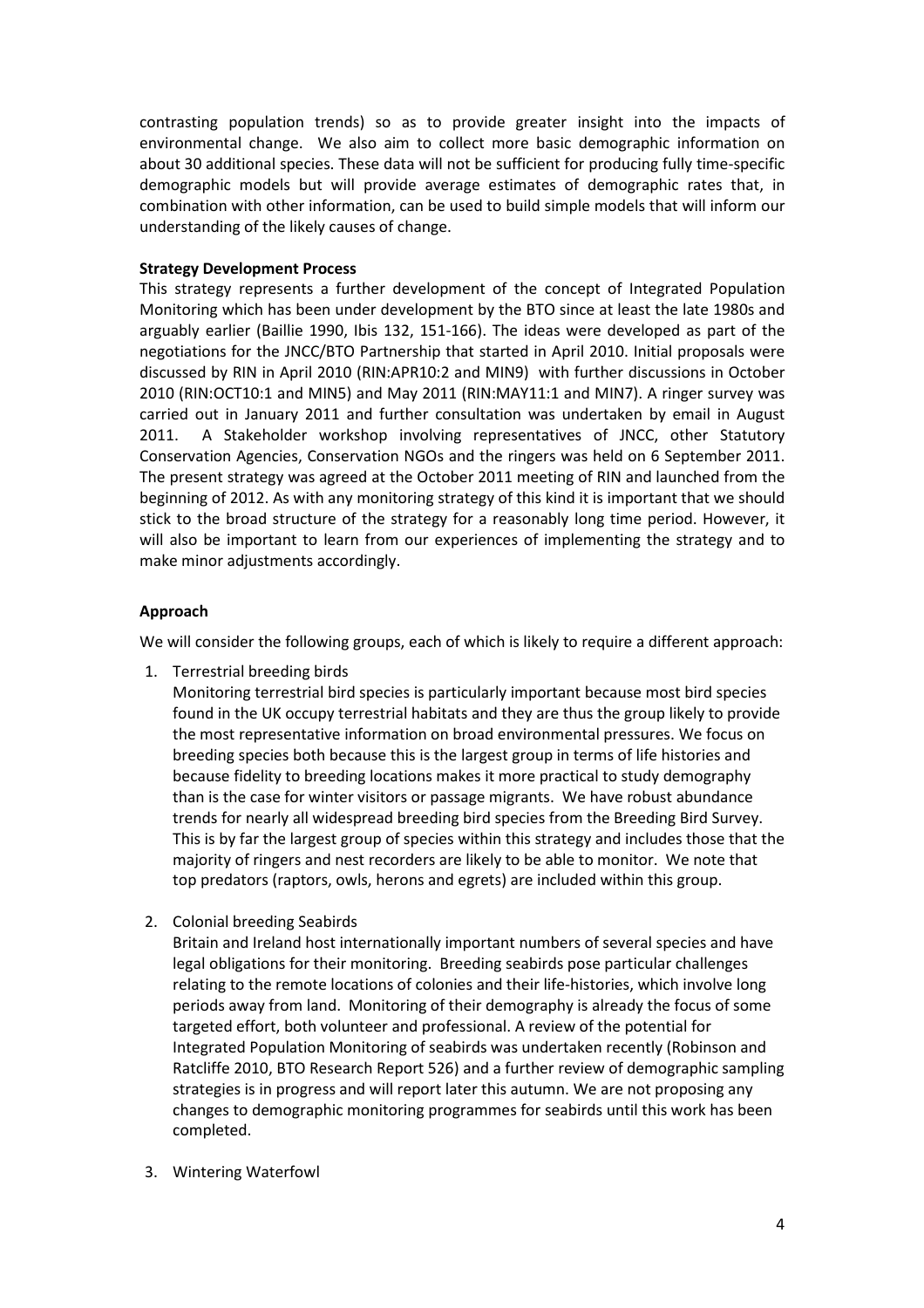Britain and Ireland support internationally important numbers of waders and wildfowl during the non-breeding period, the abundance of which is well monitored by the Wetland Bird Survey. Monitoring results for many of these species need to be interpreted in a flyway context and identifying individuals from different populations may prove challenging for some species. For some wildfowl species, particularly geese in Scotland, there is interest in more rigorous management of hunted populations by adopting an approach based on adaptive harvest management. Adequate monitoring of both hunting bags and overall survival rates would form an essential part of any such management programme.

We aim to monitor species that are representative of a broad range habitats or ecological processes (e.g. migrants, top predators) and are thus likely to reflect factors impacting on wider biodiversity and the environment as well as on the particular species being monitored. In order to ensure we have appropriate species coverage, we have categorised species by habitat and ecology. These categories can also be used to infer impacts of particular environmental and policy drivers. Thus, studies of farmland birds, particularly seed-eaters, have been key in identifying the impacts of agricultural intensification and, more recently, have been used to investigate the benefits of agri-environment schemes. A contrasting example is provided by the monitoring of productivity of marine species, which has been important in distinguishing the impacts of climate change and fisheries policy. Of course, future policy and environmental drivers are unknown, hence the requirement for broad species coverage. For example, ringing data have helped track the spread of the recent outbreak of trichomonosis in Greenfinches and Chaffinches and studies of the breeding success of woodland migrant species may help us to understand the importance of phenological change as our climate warms. Since data-gathering is time-consuming, such analyses rely heavily on a pre-existing network of data collection, which we aim to provide.

#### **Species and scheme priorities**

#### *Terrestrial breeding birds*

In determining which species are priorities for our large-scale demographic monitoring program we initially consider those with a breeding population of more than 1,500 pairs (i.e. species that are not routinely considered by the Rare Breeding Birds Panel). The scarcer species considered by RBBP tend to be more localised and hence their responses to environmental change may be less representative of those happening in the Wider Countryside. Such species may be more suited to professional studies than large-scale volunteer-based monitoring; for many we also lack good data on population change. It should be noted, however, that a few volunteers do undertake systematic monitoring of such species (e.g. we have a small number of Bearded Tit RAS projects), and we will continue to support such monitoring where it is practical and likely to deliver useful information on localised species or habitats.

There are 133 terrestrial breeding species of bird (and a further 18 marine species, to be considered elsewhere) in Britain and we have data on population change for the majority (105) through BBS (and previously CBC for some). These occur in a broad range of habitats and have varying life-history traits and ecologies (Table 1, Figure 1). We aim to provide good demographic information on about 50 species, or one-third of our breeding species and for these species to be representative of a wide range of habitats and ecologies.

We have identified 57 species for which it is reasonable to expect that we could deliver good demographic information to inform population change (Appendix 1). In compiling this list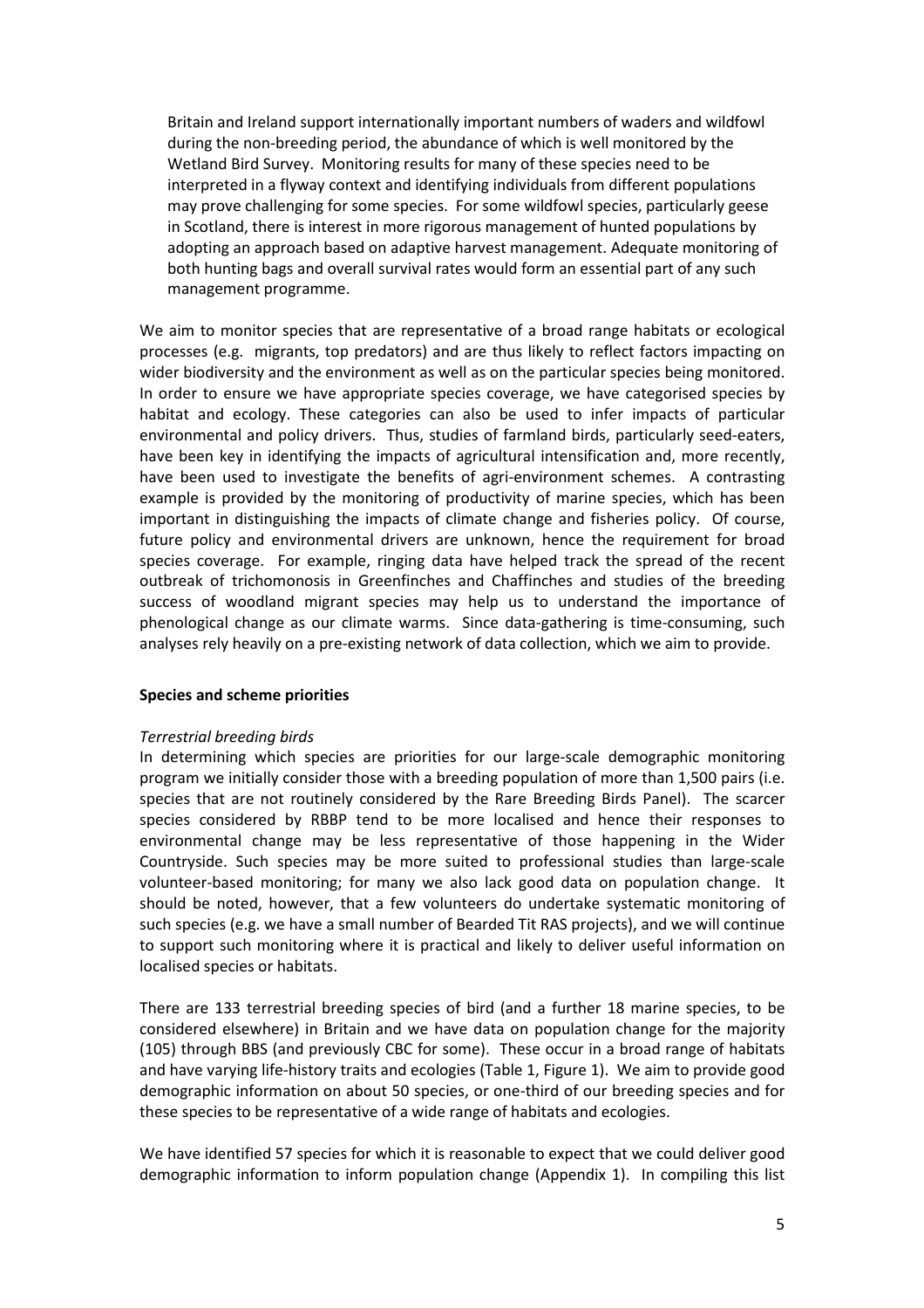we have taken account of the need to ensure representation across the range of habitats and ecologies; we have therefore included some species, which though likely to be representative of particular habitats and ecologies are likely to prove challenging in terms of gathering appropriate data. We will need to provide particular encouragement and support to volunteers who monitor these species. Our list includes a broad and diverse range of species, which should provide information that can be used to inform a wide variety of environmental and policy drivers (Table 1). We aim to achieve good coverage across a broad range of habitats and ecologies, though some habitats will remain under represented because they are either localised (heathland) or difficult to access (upland); particular attention will need to be given to helping support volunteer activity in these areas.

In general, we have identified two key areas in which we need to develop our volunteer engagement and data collection, while maintaining the network and volunteer effort we have in place. Firstly, we have identified a need to increase the number of nest records, both generally but more particularly within defined study areas, so as to provide improved information on breeding success and productivity. We also need to encourage the collection of multi-visit nest records, particularly those starting at the egg stage. Secondly, we need to promote the extension of the RAS network to provide better information on abundance, productivity and survival, and where possible to develop a network of local population studies. In achieving both of these aims engaging with the volunteers, providing support (especially for the more challenging species) and feedback of results and clearly explaining the rationale and benefits of our proposed approach will be critical. CES and ring recoveries also provide important sources of information which should be maintained.

We are already improving the demographic information provided by the Nest Record Scheme. A recent substantial investment of money from the Dilys Breese legacy has allowed us to greatly improve the infrastructure of the Nest Record Scheme and the number of nest records has increased steadily. These funds will also support the development next year of a system for observers to enter and manage nest records on-line, linked to JNCC funded developments of our demographic databases. A key aim for the future will be to increase the number and quality of records submitted for the species listed in Appendix 2. Many of these are open-nesting species, which require particular skills to find and record. Our recently published *A field guide to monitoring nests*, the first modern guide to nest-finding should help enormously in this respect by providing up-to-date information on how to monitor nests safely. We intend to support this through development of the Nest Record Scheme web pages to provide further advice, information and feedback. We have also recently (2008) commenced a series of nest-finding training courses which have helped people target open-nesting species, many of which appear in Appendix 2. Recent courses have been supported through the Dilys Breese legacy and we will need to seek alternative funding if they are to continue.

The RAS scheme is amongst the most demanding of all the BTO volunteer recording schemes, requiring as it does a substantial investment of time and effort by the volunteer (typically in the region of 20 days per year). Currently, the primary focus of RAS is on collecting recapture or resighting data to estimate survival rates but, given the intensive nature of the fieldwork, many projects record more than this, for example, the number of breeding pairs (often necessary to know to ensure all birds have been re-encountered) and the success of nesting attempts (particularly when territories have been identified, adults can be easier to encounter near the nest). We strongly encourage such activities, since having multiple sources of demographic information from the same site can be powerful in identifying reasons for population change. To encourage further development of the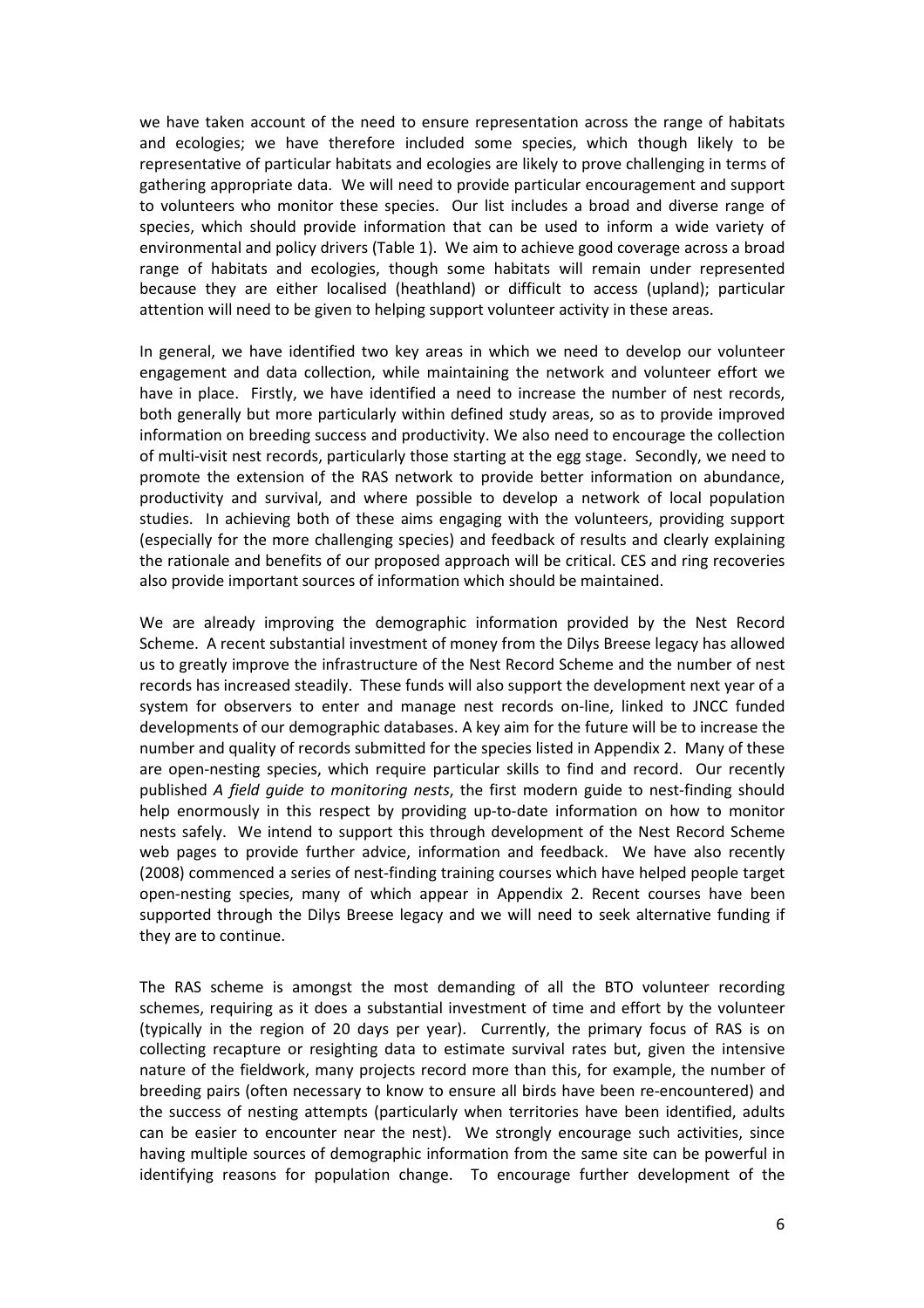recording of other data we propose changing the name of this scheme to something more representative such as ASP (Assessing Survival and Productivity). We need to have a greater focus on individual species, since the best methods for operating a RAS will vary (sometimes substantially) between species. We plan to use the RAS part of website to develop and disseminate such protocols, both in terms of engaging ringers and nest recorders in their development and for providing feedback. Ideally we would like to undertake simulation studies to explore the potential for modifying RAS sampling protocols, with a view to identifying any circumstances where the recommended number of adults recaptured per year could be reduced. This might allow more ringers to participate in the scheme under some circumstances, although such an approach is only likely to be effective where reencounter rates are high. Clearly developing RAS in these ways will require a substantial investment of staff time.

There are a suite of species for which CES provides high quality data on relative abundance, productivity and survival (Appendix 2) and it is important that this coverage should be maintained. However, there are only quite a small number of additional species that might be added by increasing CES coverage, although there is scope for improving its capability to provide comparative data from different regions and habitats (below). Ring recoveries have traditionally provided a further source of information on survival rates, particularly for larger species with higher ring reporting rates. Even amongst farmland seedeaters it was ring recoveries that allowed us to document reductions in survival linked to agricultural change. Because many birds ringed as juveniles do not return to their natal sites to breed, ring recoveries generally provide more robust estimates of post-fledging and first year survival than do mark-recapture data. However, the main difficulty with ring recoveries is that for most species reporting rates are low, and furthermore there has been a long-term decline in these reporting rates. Steps such as the use of a web address on rings are helping to improve the situation but currently reporting rates remain low. We recommend that at present we should continue to regard recoveries from species of Song Thrush size and above as a potentially useful source of information on survival, but note that this must be linked to ongoing efforts to increase reporting rates. In this context it is essential that ringers should be fully aware of the importance of reporting all dead recoveries. For three medium sized passerines, Song Thrush, Blackbird and Starling, we have particularly good time series of survival data from recoveries, all of which have given rise to some key ecological publications. Experience shows the importance of maintaining such time series if at all possible.

In addition to collecting data on a representative range of species, it is important to collect data within a species from a representative range of geographical regions and habitats. Typically the environmental drivers of population change will vary between regions, or between habitats. Being able to compare demographic processes between different areas within the same species can be a powerful method for understanding the causes of population change. For example, populations of Willow Warblers, in common with many other migrant species, are faring better in Scotland than in England. Recent analyses of demographic data from these regions have highlighted differences in breeding success and survival between the two countries which point to ecological drivers of the differential population change. Thus, we have divided the species list in Appendix 2 into those species for which we need to concentrate on gathering data at a national scale, and those for which we gather sufficient data currently, and that it would be appropriate to promote more regionally-focussed data gathering. For these species we will look at current regional and habitat coverage when advising on priorities for setting up new studies in particular areas. Priorities within particular regions may change quite rapidly so it is not appropriate to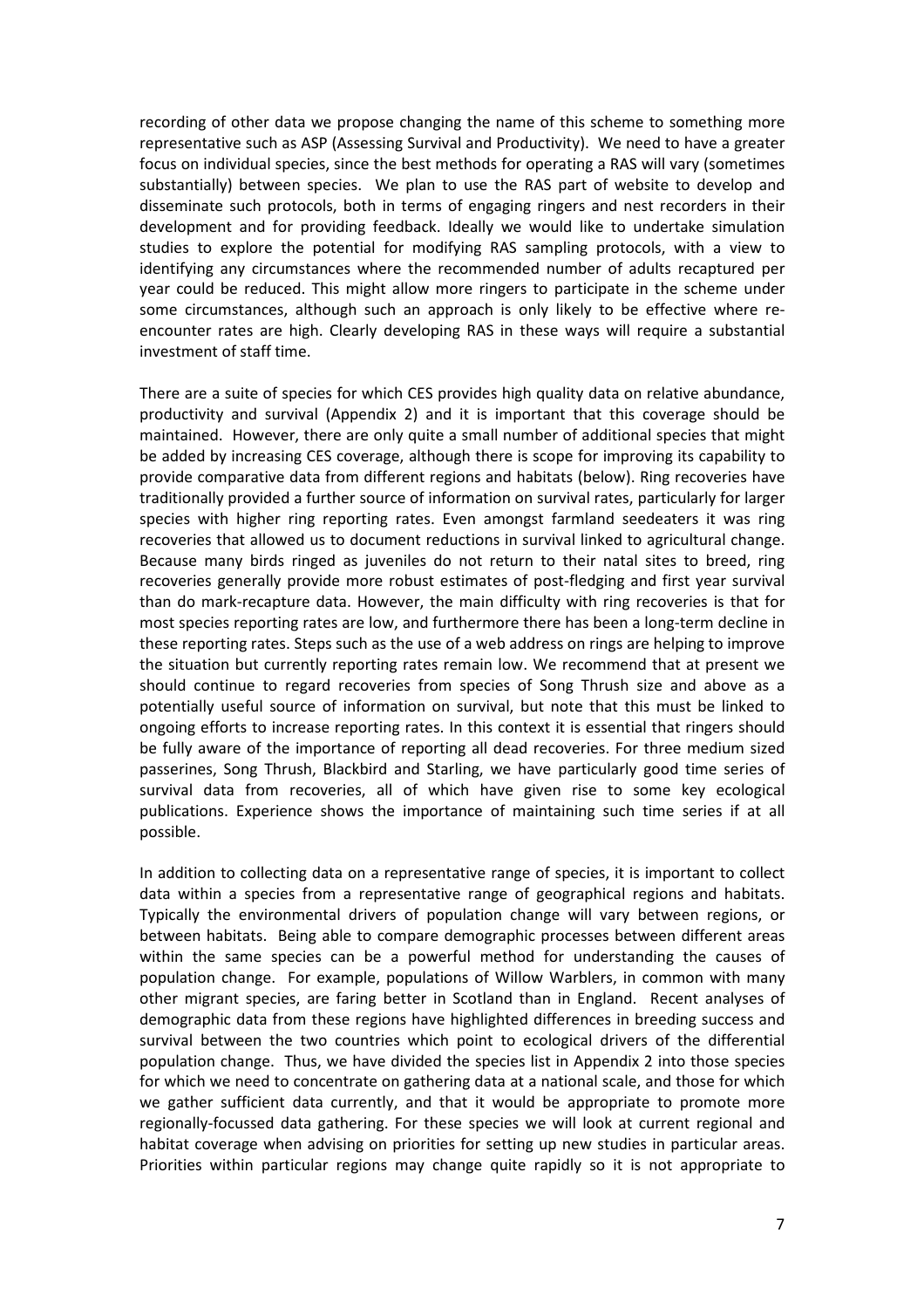document the fine detail of this here. One priority should be to consider how the CES scheme can be extended to cover urban habitats and gardens and to incorporate more woodland sites. Under some circumstances there might also be merit in developing farmland CES sites, although the feasibility of such a development is currently unclear and it would almost certainly need more novel development than an extension of the scheme to urban habitats, gardens and woodland.

#### *Breeding Seabirds*

This group is not discussed here because they are the subject of a separate, ongoing review (see above). Current priorities and subsidies for seabird ringing will be retained until that review is implemented.

#### *Wintering Waterfowl*

During the non-breeding period Britain and Ireland host internationally important numbers of waders and wildfowl, both on passage in spring and autumn and those that stay for the winter months. As with seabirds, this group poses particular challenges in monitoring demographic processes; perhaps primary amongst these is the tendency for individuals from some populations to be highly mobile during the non-breeding season. In addition, some species found here in winter are a mix of birds from different breeding populations (meaning that they are likely to be subject to differing environmental pressures) and the balance of birds from different populations may vary geographically. Individuals from some populations of some species can be identified on the basis of biometric and other characteristics and these may prove easier to monitor, as will those that tend to exhibit a higher degree of site philopatry within and between winters. In all cases it will be important to consider monitoring in a flyway context. This is particularly important currently, since the declines in numbers observed in many species wintering in the UK may reflect changes in migratory tendency (individuals wintering closer to their breeding grounds) or changes in survival.

For some species, particularly those that breed in the high Arctic, monitoring birds on the wintering grounds may provide much useful information given logistic constraints on conducting fieldwork in their breeding areas (birds are widely dispersed, difficult to locate and are in remote areas that are hard to access). An example of this is in monitoring productivity of waders and some wildfowl by quantifying the proportion of juveniles present in wintering flocks. This is a synthetic measure of productivity incorporating both nesting success and juvenile survival to reflect recruitment of young birds into the wintering population, but one which will be useful in undertaking analysis of population change, and potentially management.

There are six wintering wildfowl and one wader where a significant amount of demographic monitoring is being, or has been, undertaken through professional studies (Appendix 3). The main need here is to develop mechanisms for bringing these data together to address issues that extend beyond individual study populations or species. There may also be scope for more volunteer involvement to develop and extend the coverage of some of these studies.

We identify a further eight species, comprising one duck and seven waders, for which implementation of more formal demographic monitoring should be a priority (Appendix 3). Wintering waterfowl are already monitored in a more or less structured way by several specialist ringing groups (such as those operating on the Humber, Moray Firth, North Wales, Solent and Wash) and some individuals. Thus a network of data gathering already exists and we should aim to support and expand this. A formally structured scheme needs to be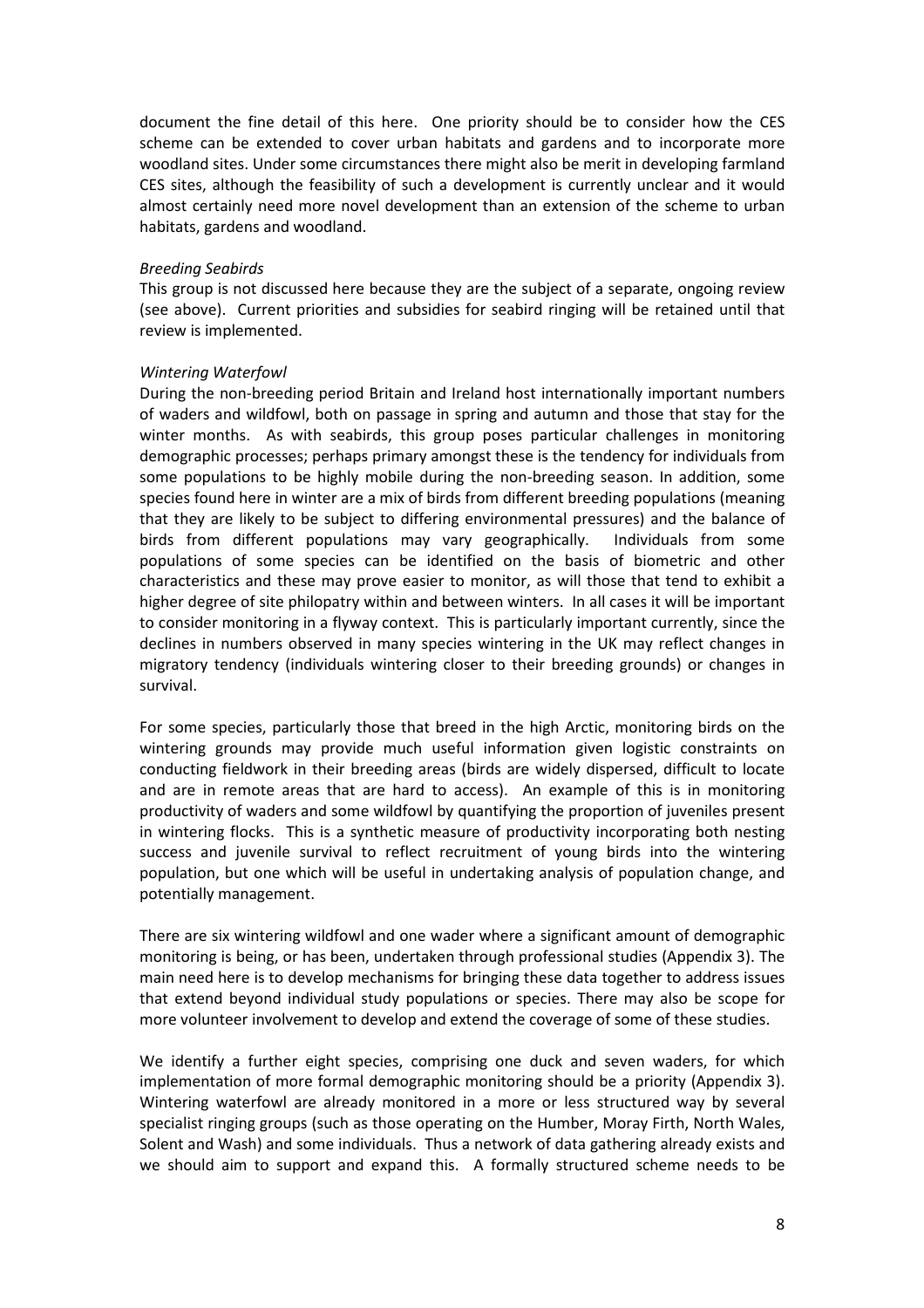established and standardized data gathering protocols developed, based around current work and drawing on existing expertise. Although most of the detailed ringing and recapture data from these studies are already collected and stored centrally, there is a need to develop mechanisms for collating appropriate data on factors such as recording effort, coverage and habitat. For wintering waterfowl it will be useful to collect data on condition to help understand changes in survival in unusually cold weather. We then need to develop mechanisms for combining all relevant data and to develop methods of quantifying changes in productivity and survival, linked to changes in abundance measured through WeBS.

A complete list of the 15 waterfowl species that we identified as priorities for demographic monitoring is given in Appendix 3. These species are broadly representative of the winter habitats and geographical origins of the group as a whole except that species breeding in Iceland and marine species are under represented (Table 2, Figure 2). There is a need to establish a more formal scheme for collating, analysing and reporting on these demographic monitoring data, analogous to the current operation of CES and RAS.

#### **Implementation**

#### *Volunteer engagement*

In implementing this strategy the support and engagement of our ringers and nest-recorders is vital, since they will be required to modify their substantial investment of time, effort and money if our demographic schemes are achieve their goals. To inform the development of this strategy we solicited comment on a briefing paper outlining the rationale and framework of the proposed strategy. Most of those who responded were broadly supportive of our aims and understand the value of structured ringing, which forms the core of our strategy. We note that many ringers already undertake some form of structured ringing that could potentially yield valuable information if it can be incorporated within our national framework. In many cases the modifications needed to incorporate activities within CES or RAS are relatively small.

A key part in the implementation of our strategy will involve providing updated information on demographic projects to ringers and following this up with individual ringers and groups to show how they can contribute. We will also need to strengthen the focus of training of ringers and nest recorders on the merits and methods of demographic monitoring. There needs to be a significant cultural shift away from ringing large numbers and towards carefully following the histories of known individuals within well thought out yet easy to implement study designs. It seems likely that amongst those who are not already engaged in such projects those that are new to ringing are more likely to take up such an approach. The training system needs to be modified so that we ensure that all new recruits to the Ringing Scheme understand our core objectives and that there are exciting and rewarding opportunities for them to contribute. We will reflect this in the annual Ringing Report with a greater focus on structured projects, especially now that recovery details are available online on the BTO website.

Implementing the strategy will require substantial interaction with staff or volunteers who have been specifically trained to promote demographic monitoring schemes and to explain what is involved. This complements broader volunteer training initiatives within the BTO and we will draw on expertise elsewhere in the organisation where appropriate. We need to provide improved information on opportunities and priorities for contributing in particular parts of the country. The development of more formal species protocols for RAS projects,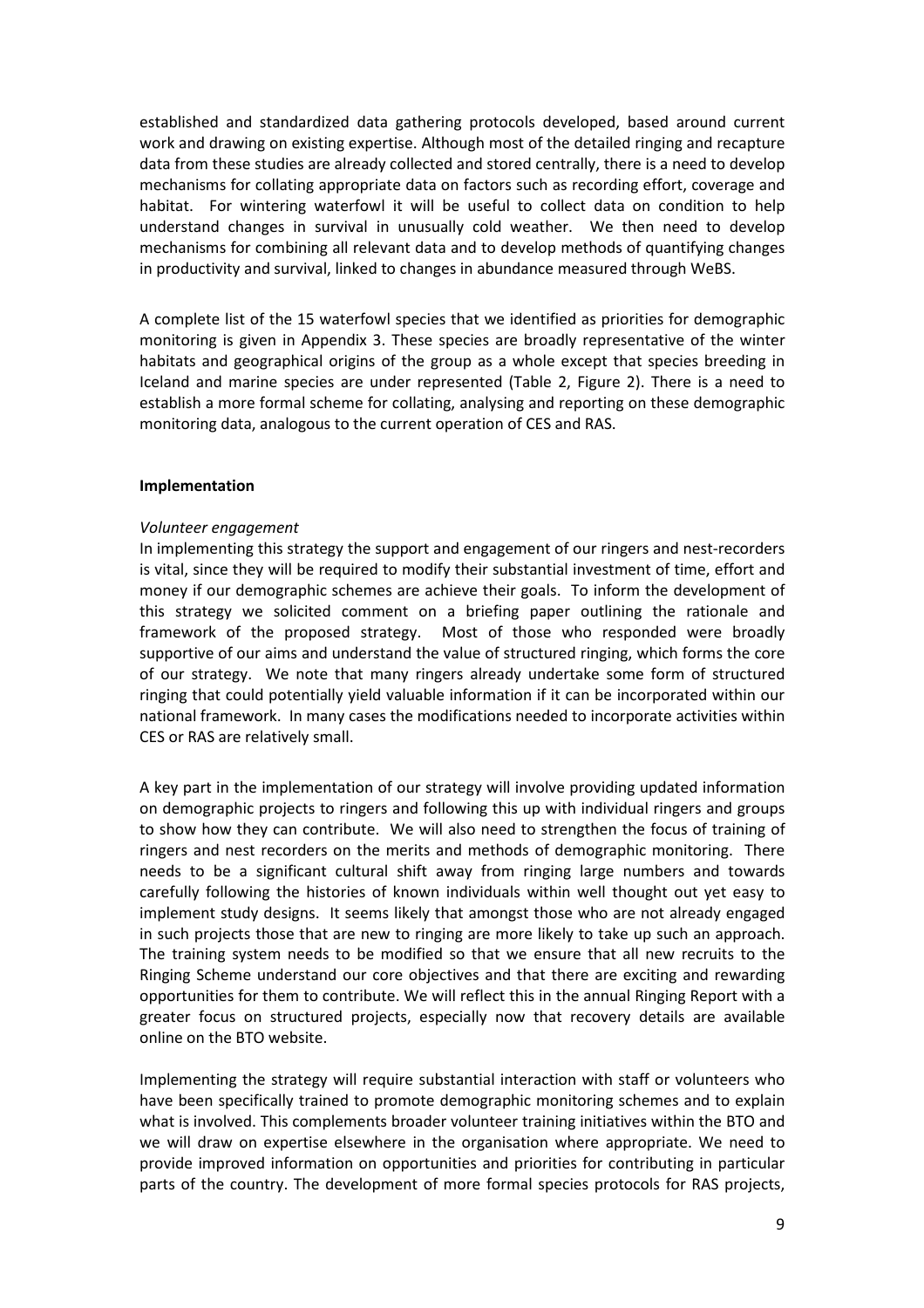which will be made available on-line, should help new and existing ringers to understand what is involved. We will also revise the CES guidelines making it more clear how easy it can be to adapt regular ringing at a site to the CES protocol and promoting the establishment of CES sites in additional habitats (above). New applicants for permits will be provided with more information about demographic projects and encouraged to take part in them.

Within the Ringing Scheme there should always be encouragement for those who wish to undertake their own studies outside the range of projects that are organized centrally. However, those who follow this route will need to take responsibility for ensuring that they are able to obtain any necessary advice and assistance in relation to study design, analysis and publication. While BTO staff will usually be keen to help when they can, limited staff resources will mean that they may sometimes be unable to do so.

#### *Semi-structured ringing*

There remains an outstanding question as to whether some useful information on demographic processes might be obtained from the semi-structured data that are already collected by many ringers, perhaps linked to some measures of effort. This may well be the case in some instances but unfortunately working out what is or is not possible would require significant research effort. From experience with CES we know that standardizing effort is hugely beneficial in terms of producing robust analyses. We also know that even with CES data there are often some tricky modelling problems, for example those around modelling the proportion of transients. Thus while measuring effort might sometimes allow us to model recapture probability as a constant linear function of effort, it seems unlikely that this will usually be the case. In many instances such an effort measure may only explain a small part of the variance in capture probability. We will seek opportunities to investigate this issue further as resources allow, but it is unlikely that such "smart analyses" would provide an adequate substitute for properly structured monitoring schemes. For the present it would seem sensible to maintain a relatively neutral view of the potential value of such activities, noting that properly structured projects will always be preferable where possible, but that effort recording may provide useful supplementary data in some circumstances. We should look for ways to fund research into analyses of measured effort data to establish their potential value and, if appropriate, guide future ringing. If adequate effort data could be generated from the data we already hold there could also be potential for retrospective analyses where historical ringing data are incorporated in the ringing database.

### *Ring Pricing*

The Ringing Scheme is only able to operate at its present level because ringers cover a large part of the costs, particularly through buying rings. Traditionally ring subsidies (i.e. reductions at source in the full economic price that might otherwise be charged to ringers) and refunds (payments made at the end of the year to cover part of a ringer's expenditure on priority species) have been viewed as a key mechanism for setting priorities. However, while there is little doubt that the ringing of some large species, such as seabirds and waterfowl, has been limited by the cost of rings, for small birds other factors may be more influential and direct correlations between subsidies/refunds and numbers ringed often appear weak. In developing and promoting this strategy it is important that ring subsidies and refunds should be consistent with our aims, but good volunteer support and training may well have a greater influence on activity patterns.

Currently support in some form is provided for the following activities and species groups. It should also be noted that there is a modest general subsidy for all ringing, which reduces the cost to the ringers of all rings.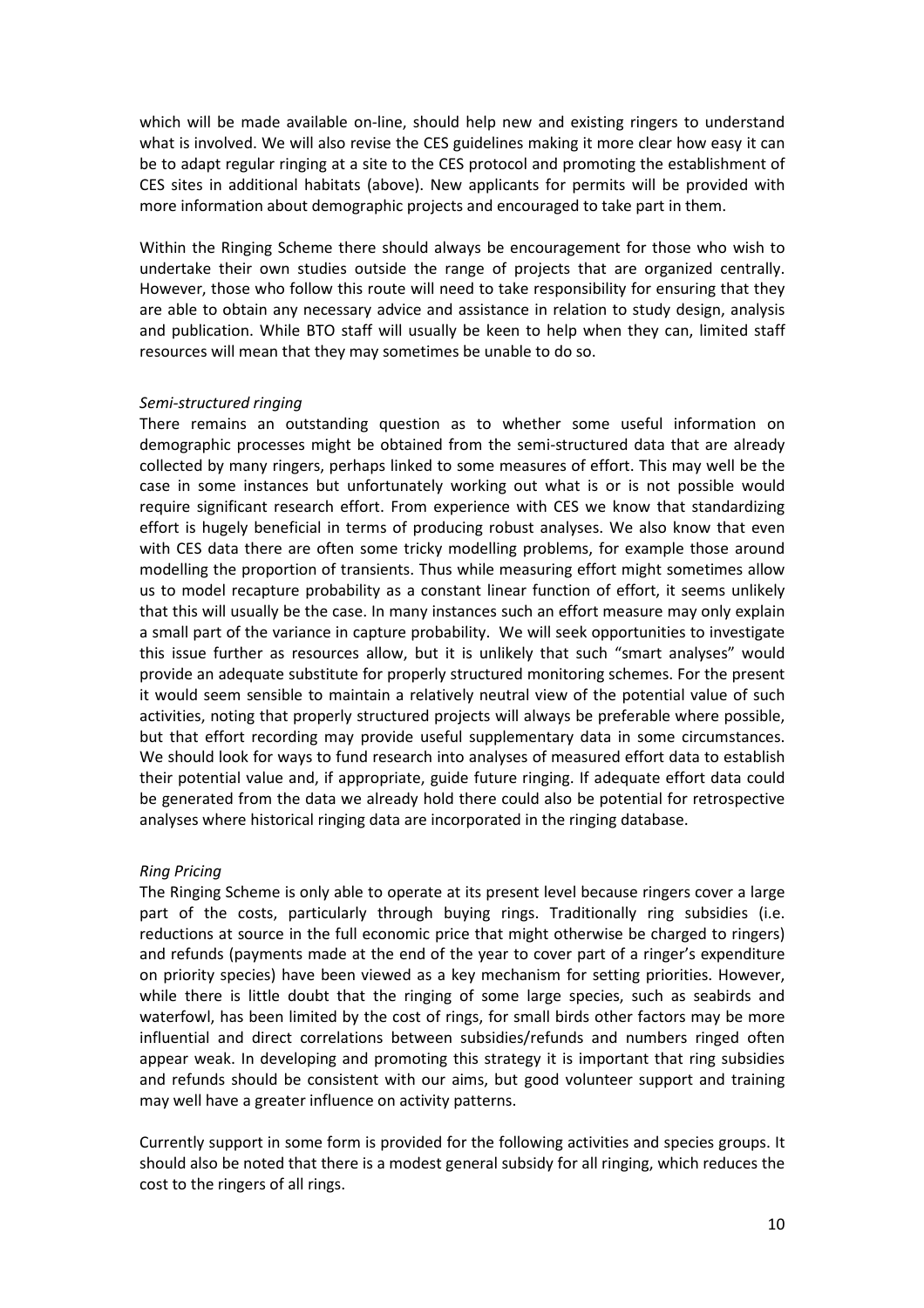Activities: CES, RAS, Submission of computerized data.

Species groups: Declining species on BoCC list, Waders, Seabirds, Top Predators (raptors, owls and herons).

We propose that the subsidies and refunds should in future support the following activities and species groups:

Activities: CES, RAS, any future monitoring scheme for wintering waterfowl.

RAS support might be in the form of grants rather than per ring payments.

Support for the ringing of pulli when a multi-visit nest record card of adequate quality is also submitted.

Computerization refunds would be discontinued as nearly all data are now submitted in computerized form and submitting computerized data will be a prerequisite for getting any refund.

Species groups: Subsidies for waders should continue for the immediate future, but might eventually be transferred to support a more structured demographic monitoring scheme for wintering waterfowl.

Seabird ring subsidies are subject to ongoing review and are taken as unchanged here.

Support for top predators should continue, but in future will be conditional on the submission of Nest Record Cards for nests where chicks were ringed (to be introduced once the necessary IT systems are in place).

There should be some support for ringing of species such as Song Thrush, Blackbird and Starling where it is desirable to maintain a time series of ring recovery data.

Support for BoCC species will be discontinued.

The modest general subsidy for all ringing should continue.

Detailed proposals concerning ring prices, subsidies and refunds are covered in a separate paper that will be presented to the April 2012 meeting of RIN.

### Other data sets

In setting out this strategy we focus largely on improvements that can be made through the BTO volunteer network to collect demographic data (and where appropriate associated abundance and environmental data) across a large spatial scale. We note that some species, particularly certain seabirds, wildfowl and raptors, are already the subject of (mainly professional) studies which either currently do, or have the potential to, yield good data on demographic parameters. To support the strategy outlined here, it would be beneficial to investigate mechanisms by which data from such intensive studies could contribute to a wider demographic monitoring programme. Approaches to this could involve some combination of the following:

- (a) BTO holding archive copies of such data sets and establishing agreements with the owners about how they might be utilised within the broader environmental monitoring programme.
- (b) BTO maintaining a metadata catalogue about such datasets, with raw data being requested only in relation to specific questions.
- (c) Summary data provided by the institution or individual being shown on BirdTrends or other relevant website, badged with the logo etc of those providing them.

Seabirds and wintering waterfowl are likely to be a particular priority for such data sharing given current patterns of data gathering.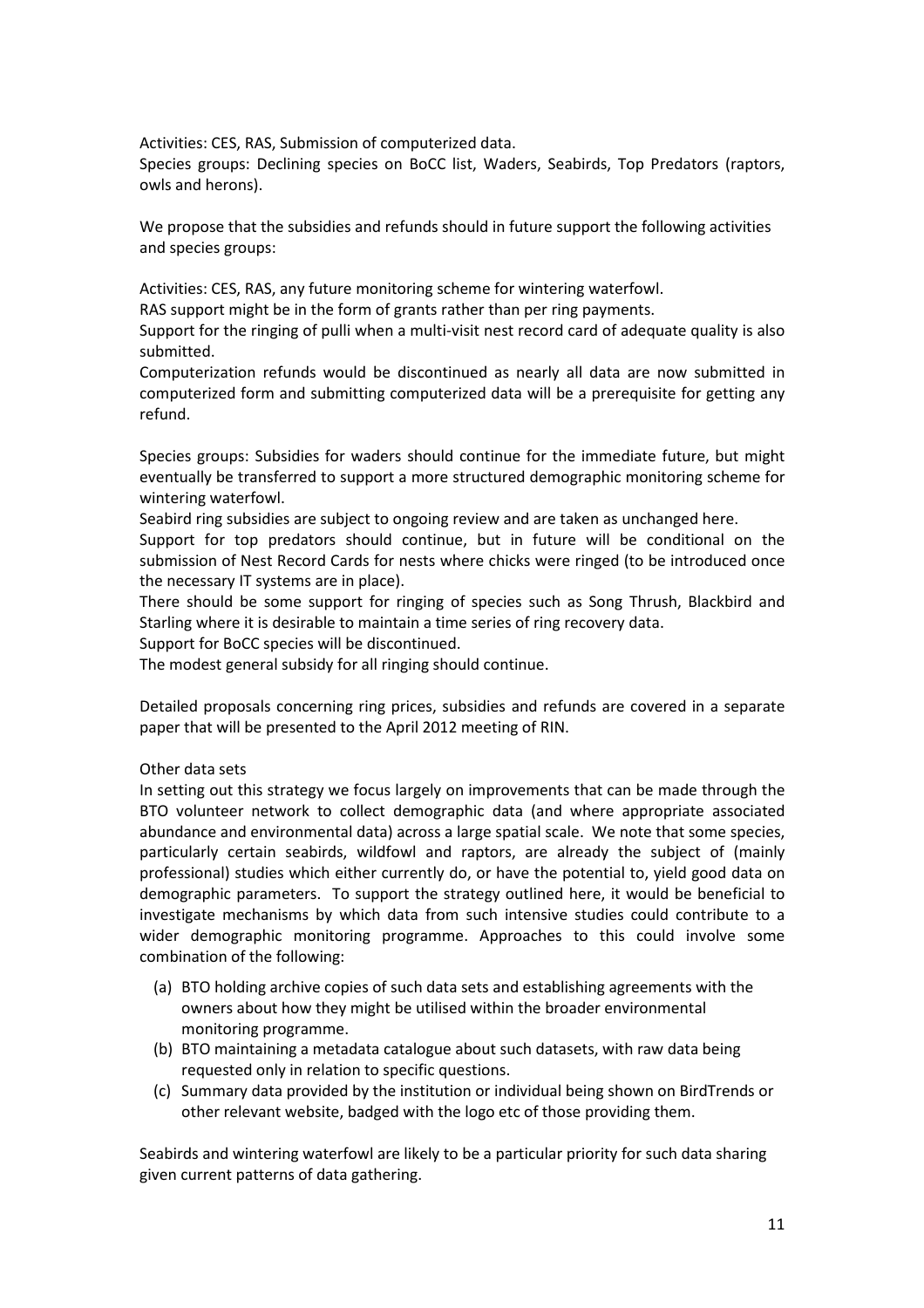# **Initial timetable for implementation**

| Publicise to ringers, nest recorders and other<br>volunteers via Ringing News and conferences                                                                                                                                                                                      |
|------------------------------------------------------------------------------------------------------------------------------------------------------------------------------------------------------------------------------------------------------------------------------------|
| Main BTO conference on theme of demographic<br>monitoring                                                                                                                                                                                                                          |
| Publicise to nest recorders via Nest Records News                                                                                                                                                                                                                                  |
| RIN to agree revised subsidies and refunds taking<br>account of the strategy. RIN to hold initial discussion<br>of proposals and funding requirements for<br>developmental work that is not included in the<br>JNCC/BTO Partnership work programme.                                |
| RIN to agree medium-term implementation plan<br>and performance indicators for measuring success<br>of strategy. This will include prioritized proposals<br>and funding requirements for developmental work<br>that is not included in the JNCC/BTO Partnership<br>work programme. |
| First issue of new format Ringing Report giving<br>greater emphasis to results from demographic<br>monitoring and their policy relevance                                                                                                                                           |
| RIN to review performance of strategy over first<br>year (2012) and propose adjustments if necessary.                                                                                                                                                                              |
|                                                                                                                                                                                                                                                                                    |

**Rob Robinson, Stephen Baillie and Jacquie Clark 15 November 2011**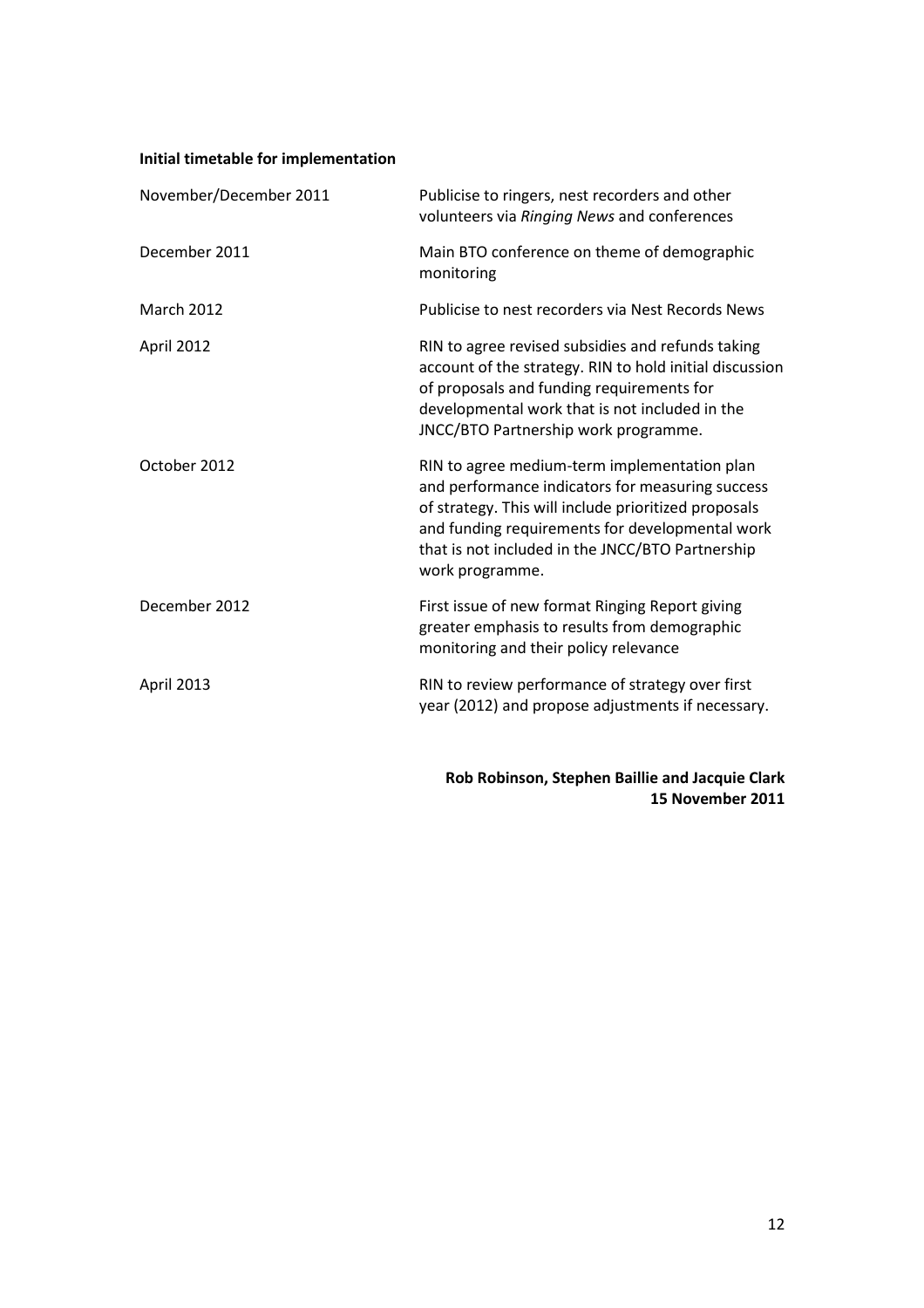Figure 1. Proportion of priority and non-priority terrestrial species by conservation and ecological groupings



(a) All species and by BoCC listing and life history

(b) By habitat



(c) By diet

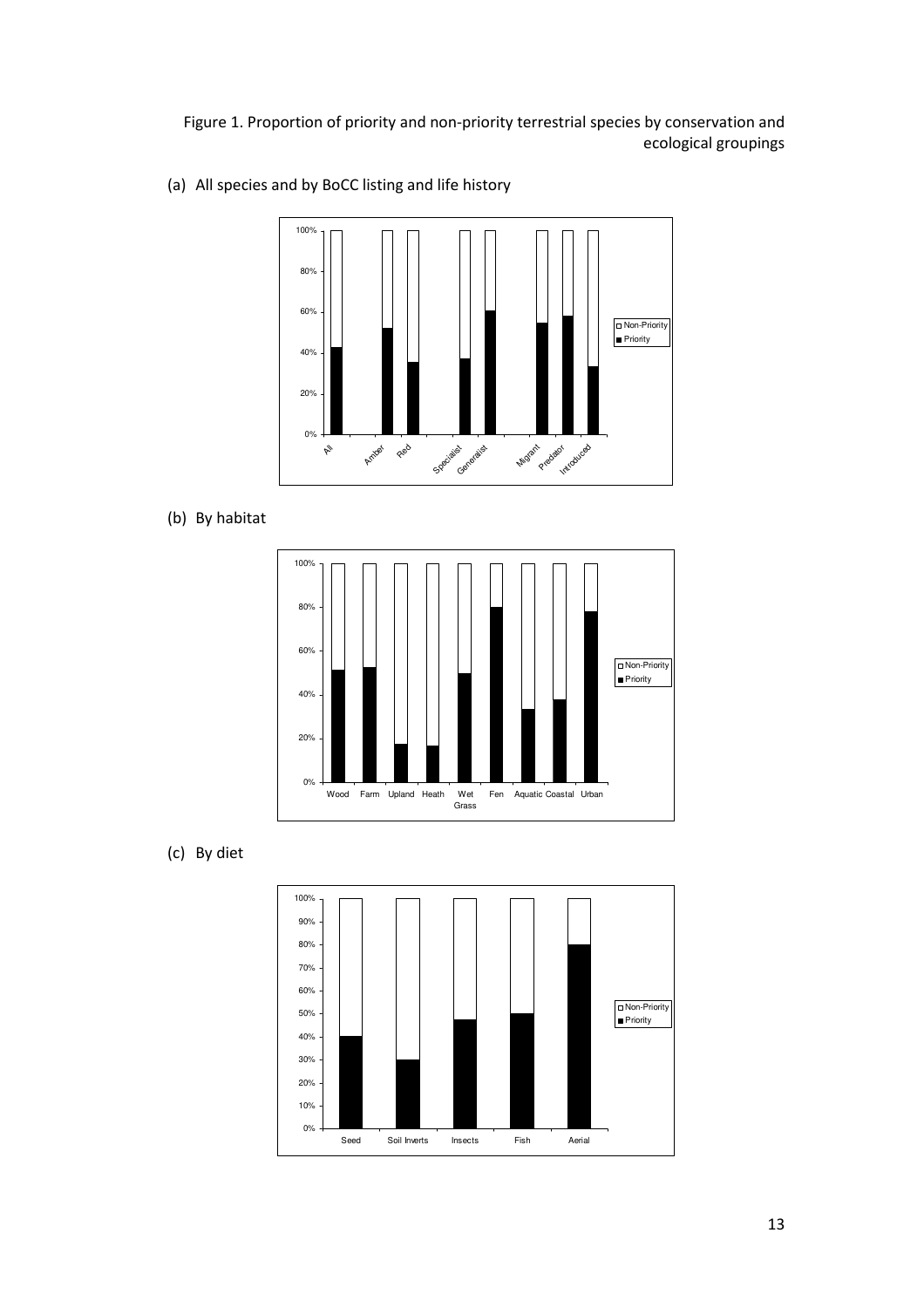# Figure 2. Proportion of priority and non-priority wintering waterfowl by conservation and ecological groupings



(a) By breeding origin (a species may have more than one breeding origin)

(b) By habitat

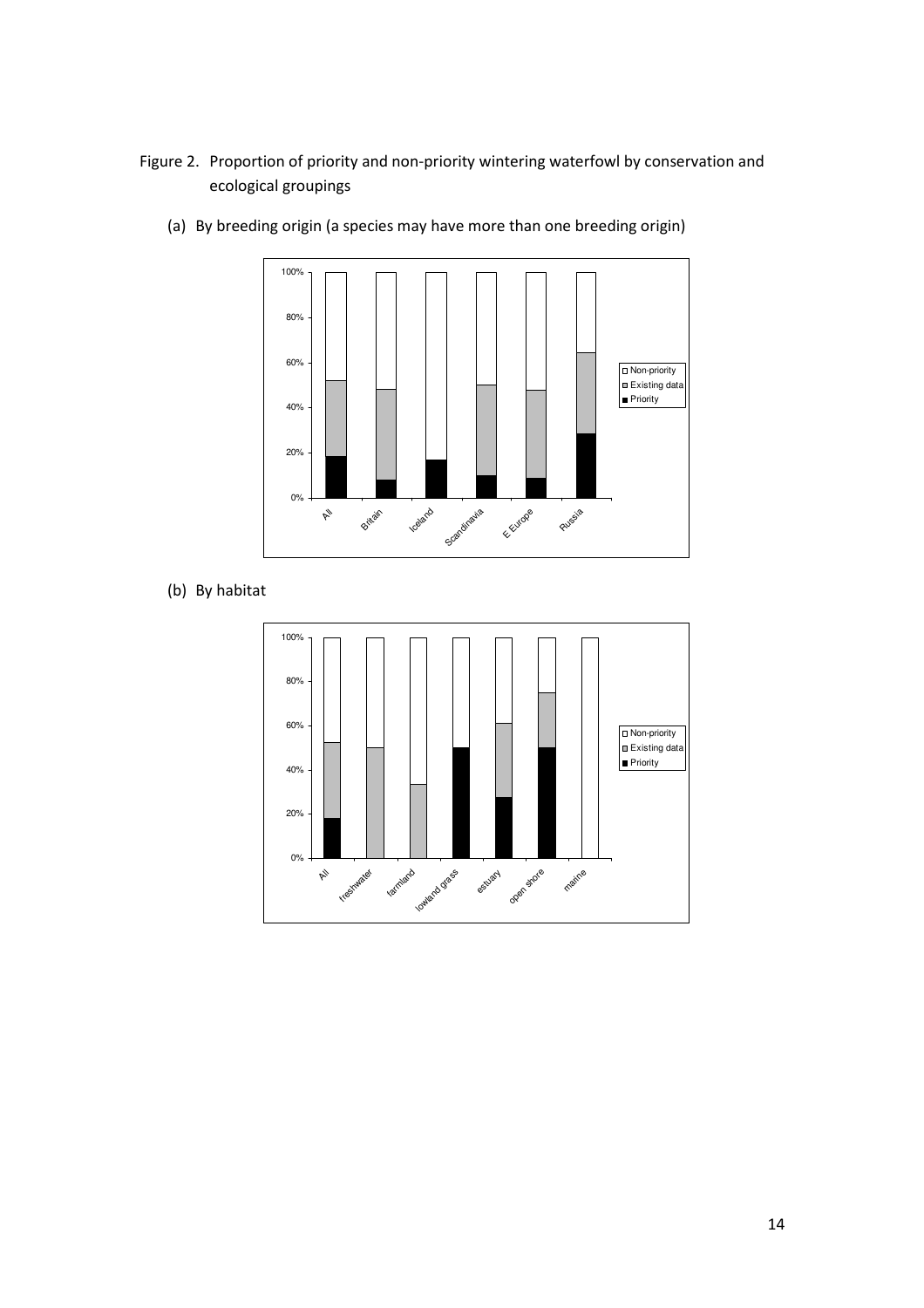Table 1. Summary of representativeness of demographic monitoring of British breeding birds by ecological grouping.

We have included all widespread terrestrial species with a breeding population of greater than 1,500 pairs (i.e. excluding those which are considered by RBBP), a total of 133 species. For 'Good' species we already collect data which may be used to undertake population analyses, for 'Priority' species we are close to this goal. For 'Difficult' species we are unlikely to collect sufficient data for full population analysis, but may be able to collect limited demographic data to inform an analysis of population change. 'Unsuitable' species are not amenable to large-scale monitoring, often due to the practicalities of sampling a sufficient number of individuals.

|                    |                  | Good             | Priority       | Difficult        | Unsuitable Total        |     | % Target |
|--------------------|------------------|------------------|----------------|------------------|-------------------------|-----|----------|
| <b>All Species</b> |                  | 24               | 33             | 41               | 35                      | 133 | 43       |
| <b>BOCC</b>        | Amber            | 9                | 14             | 9                | 12                      | 44  | 52       |
|                    | Red              | 3                | 7              | 11               | $\overline{7}$          | 28  | 36       |
| Habitat            | Specialist       | 12               | 25             | 33               | 30                      | 100 | 37       |
|                    | Generalist       | 12               | 8              | 8                | 5                       | 33  | 61       |
|                    | Wood             | 12               | 8              | 9                | 10                      | 39  | 51       |
|                    | Farm             | $\overline{7}$   | 3              | 9                | $\mathbf 0$             | 19  | 53       |
|                    | Upland           | 0                | 3              | 6                | 8                       | 17  | 18       |
|                    | Heath            | 0                | $\mathbf{1}$   | $\overline{2}$   | 3                       | 6   | 17       |
|                    | <b>Wet Grass</b> | $\boldsymbol{0}$ | $\overline{2}$ | $\mathbf 1$      | $\mathbf{1}$            | 4   | 50       |
|                    | Fen              | 3                | $\mathbf{1}$   | $\mathbf{1}$     | $\mathbf 0$             | 5   | 80       |
|                    | Aquatic          | $\mathbf{1}$     | 4              | 5                | 5                       | 15  | 33       |
|                    | Coastal          | $\boldsymbol{0}$ | 3              | 4                | $\mathbf{1}$            | 8   | 38       |
|                    | Urban            | $\mathbf{1}$     | 6              | $\boldsymbol{0}$ | $\overline{2}$          | 9   | 78       |
| Life History       | Migrant          | 10               | 8              | 11               | $\overline{\mathbf{4}}$ | 33  | 55       |
|                    | Predator         | $\mathbf{1}$     | 6              | 3                | $\overline{2}$          | 12  | 58       |
|                    | Introduced       | 0                | $\overline{2}$ | $\boldsymbol{0}$ | 4                       | 6   | 33       |
| Diet               | Seed             | 4                | 4              | 10               | $\overline{2}$          | 20  | 40       |
|                    | Soil Inverts     | 3                | 0              | 3                | 4                       | 10  | 30       |
|                    | Insects          | 14               | 4              | 17               | 3                       | 38  | 47       |
|                    | Fish             | $\mathbf 0$      | $\overline{2}$ | $\mathbf 0$      | $\overline{2}$          | 4   | 50       |
|                    | Aerial           | $\overline{2}$   | $\overline{2}$ | 0                | $\mathbf 1$             | 5   | 80       |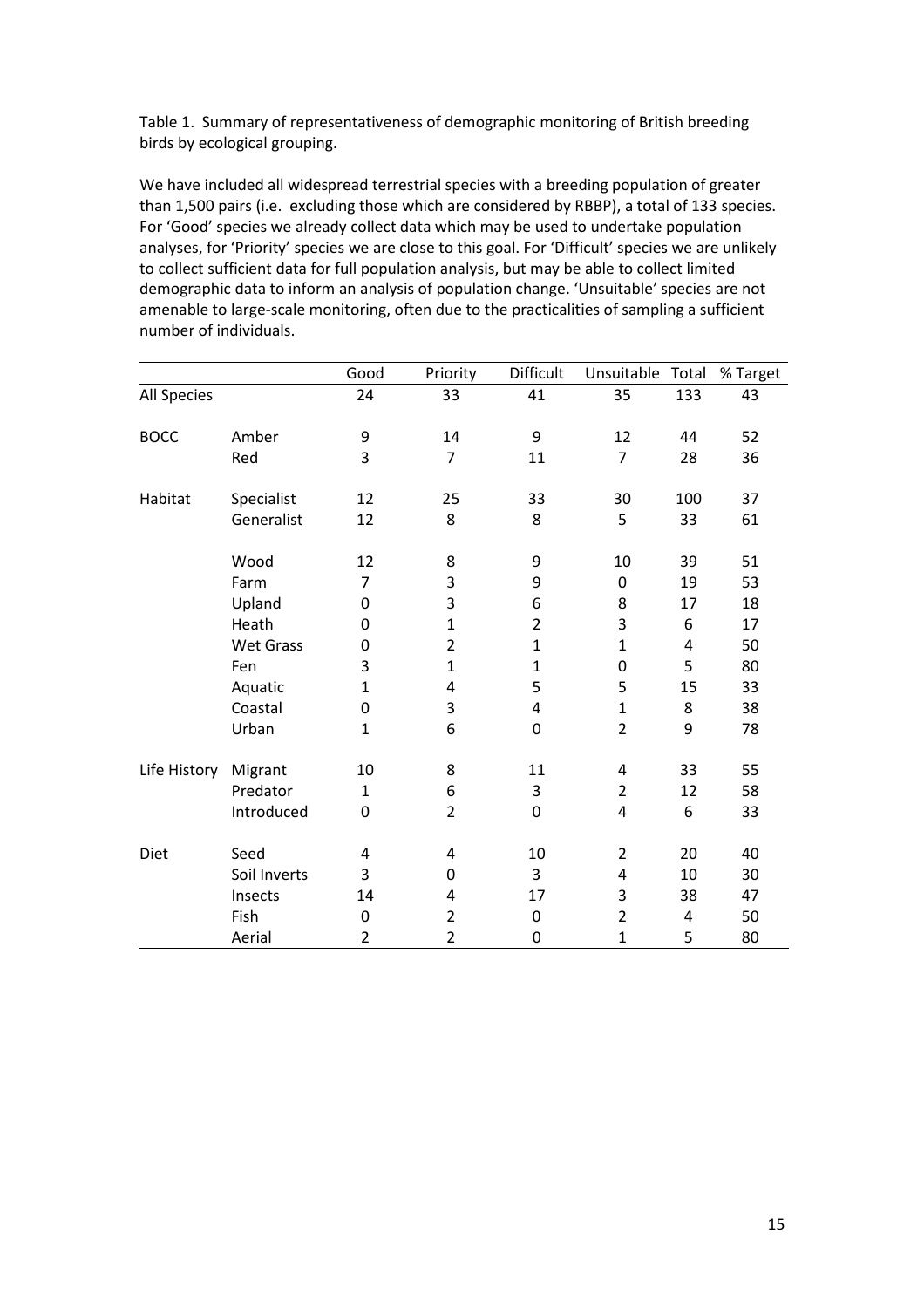Table 2. Summary of representativeness of demographic monitoring of wintering birds in Britain and Ireland by breeding origin and habitat.

We included all wildfowl and wader species with a peak monthly count greater than 1,000 birds, but have excluded four species (Mute Swan, Greylag, Canada Goose and Ringed Plover) which are largely comprised of British and Irish breeding birds. For 'Good' species we already collect data which may be used to undertake population analyses, for 'Priority' species we are close to this goal. For 'Difficult' species we are unlikely to collect sufficient data for full population analysis, but may be able to collect limited demographic data to inform an analysis of population change. 'Unsuitable' species are not amenable to largescale monitoring, often due to the practicalities of sampling a sufficient number of individuals. For some species demographic data are already collected, largely as part of professional studies.

|                        | Good | Priority | <b>Difficult</b> | Unsuitable | Existing | Total |
|------------------------|------|----------|------------------|------------|----------|-------|
| All species            | 4    | 4        | 15               | 6          |          | 36    |
|                        |      |          |                  |            |          |       |
| <b>Breeding Origin</b> |      |          |                  |            |          |       |
| Britain/Ireland        | 2    |          | 10               | 3          |          | 15    |
| Iceland                |      |          |                  | 5          | 3        | 9     |
| Scandinavia            |      |          | 8                | 2          |          | 12    |
| E Europe/Russia        |      | 2        | 9                | 3          |          | 14    |
| Arctic                 | 2    | 2        | 5                |            | 5        | 14    |
|                        |      |          |                  |            |          |       |
| <b>Habitat</b>         |      |          |                  |            |          |       |
| freshwater             |      |          |                  |            | 2        | 9     |
|                        |      |          |                  |            |          |       |
| farmland               |      |          |                  |            |          | 2     |
| lowland grass          |      |          |                  |            |          | 6     |
| estuary                | 3    | 2        | 6                |            |          | 13    |
| open shore             |      |          |                  |            |          | 3     |
| marine                 |      |          |                  | 3          |          | 3     |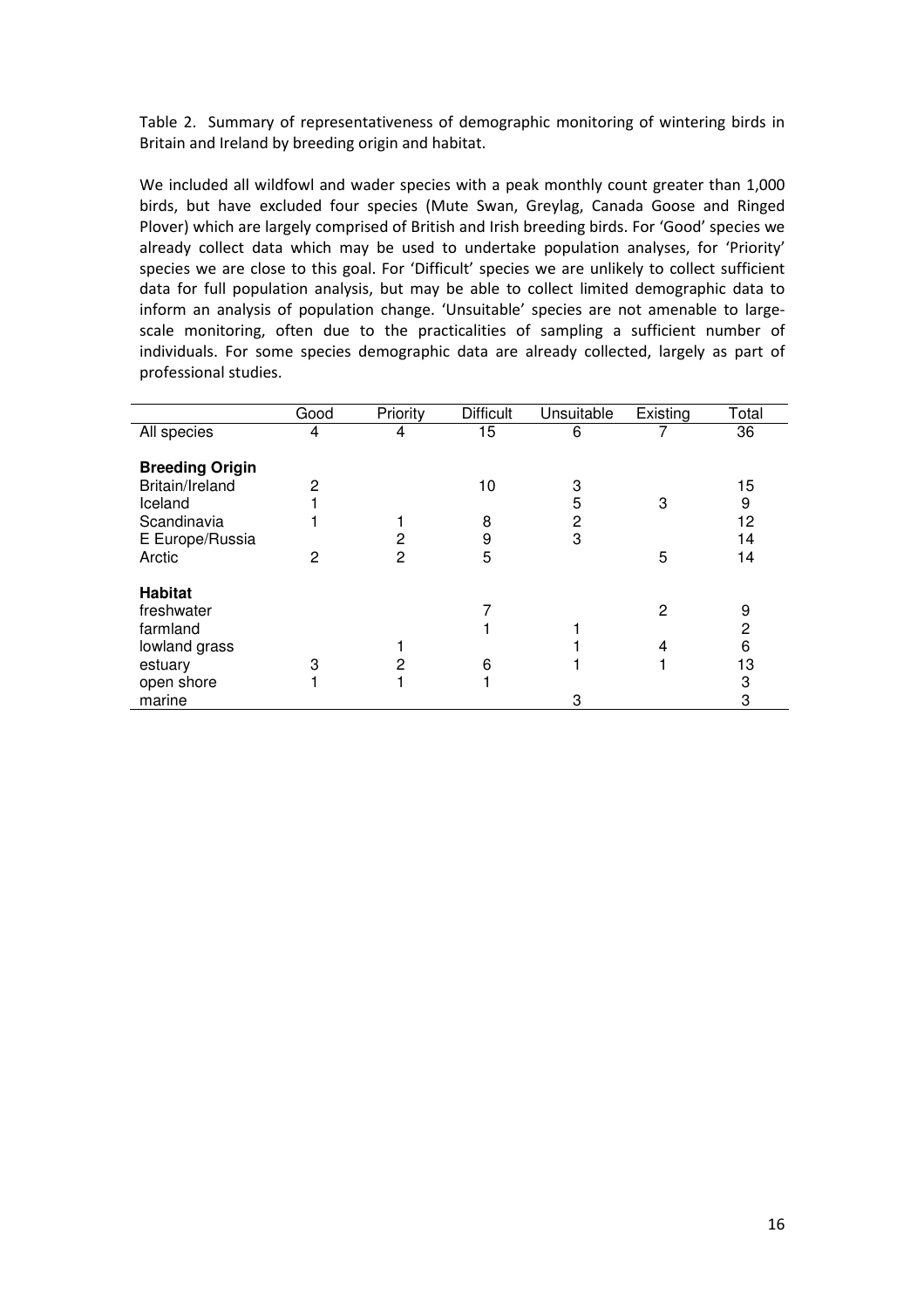Appendix 1 Priority terrestrial species for monitoring, separated into those for which we already have good data and improving spatial coverage would increase our ability to interpret demographic trends (by examining regional or habitat variation in demography) and those for which more data would improve the quality of demographic interpretation of population trends. Species marked with an asterisk are likely to be practically more challenging.

|                                 | Habitat          | Life-history | Diet                  | Priority              |
|---------------------------------|------------------|--------------|-----------------------|-----------------------|
|                                 |                  |              |                       |                       |
| <b>Improve Spatial Coverage</b> |                  |              |                       |                       |
| <b>Barn Owl</b>                 | Farm             | Predator     | Other                 | <b>RAS</b>            |
| Blackbird                       | Wood             | Resident     | Soil Inverts          |                       |
| Blackcap                        | Wood             | Migrant      | Insect                | <b>Nest Records</b>   |
| <b>Blue Tit</b>                 | Wood             | Resident     | Insect                |                       |
| <b>Bullfinch</b>                | Farm             | Resident     | Seeds                 | <b>Nest Records</b>   |
| Chaffinch                       | Farm             | Resident     | Seeds                 | <b>Nest Records</b>   |
| Chiffchaff                      | Wood             | Migrant      | Insects               | <b>Nest Records</b>   |
| Dunnock                         | Wood             | Resident     | Insects               | <b>Nest Records</b>   |
| Garden Warbler                  | Wood             | Migrant      | Insects               | <b>Nest Records</b>   |
| <b>Great Tit</b>                | Wood             | Resident     | Insects               |                       |
| <b>House Sparrow</b>            | Urban            | Resident     | Seeds                 | <b>RAS</b>            |
| Long-tailed Tit                 | Wood             | Resident     | Insects               | <b>CES</b>            |
| Pied Flycatcher                 | Wood             | Migrant      | Insects               | <b>RAS</b>            |
| <b>Reed Bunting</b>             | Fen              | Resident     | Seeds                 | <b>Nest Records</b>   |
| <b>Reed Warbler</b>             | Fen              | Migrant      | Insects               |                       |
| Robin                           | Wood             | Resident     | Insects               |                       |
| <b>Sand Martin</b>              | Aquatic          | Migrant      | <b>Aerial Insect</b>  | <b>RAS</b>            |
| Sedge Warbler                   | Fen              | Migrant      | Insects               | <b>CES</b>            |
| Song Thrush                     | Farm             | Resident     | Soil Inverts          |                       |
| <b>Starling</b>                 | Farm             | Resident     | Soil Inverts          | <b>RAS</b>            |
| Swallow                         | Farm             | Migrant      | Aerial Insect         | <b>RAS</b>            |
| Whitethroat                     | Farm             | Migrant      | Insects               | <b>Nest Records</b>   |
| <b>Willow Warbler</b>           | Wood             | Migrant      | Insects               | <b>Nest Records</b>   |
| Wren                            | Wood             | Resident     | Insects               | <b>Nest Records</b>   |
|                                 |                  |              |                       |                       |
| <b>Improve Data Collection</b>  |                  |              |                       |                       |
| Canada Goose                    | Other            | Introduced   | Other                 | <b>Target Ringing</b> |
| Cetti's Warbler*                | Fen              | Resident     | Insects               | <b>CES</b>            |
| <b>Collared Dove</b>            | Urban            | Resident     | Seeds                 | <b>Target Ringing</b> |
| Common Sandpiper                | Upland           | Migrant      | Other                 | <b>RAS</b>            |
| Dipper                          | Aquatic          | Resident     | Other                 | <b>RAS</b>            |
| Greenfinch                      | Farm             | Resident     | Seeds                 | <b>CES</b>            |
| Grey Heron                      | Aquatic          | Predator     | Fish                  | <b>Target Ringing</b> |
| Grey Wagtail*                   | Aquatic          | Resident     | Insects               | <b>Nest Records</b>   |
| Greylag                         | Other            | (Introduced) | Other                 | <b>Target Ringing</b> |
| <b>Herring Gull</b>             | Coastal          | Resident     | Other                 | <b>Target Ringing</b> |
| <b>House Martin</b>             | Urban            | Migrant      | <b>Aerial Insects</b> | <b>RAS</b>            |
| Jackdaw                         |                  | Resident     | Other                 | <b>RAS</b>            |
| Kestrel                         | Farm             | Predator     | Other                 | <b>RAS</b>            |
| Lapwing*                        | <b>Wet Grass</b> | Resident     | Soil Inverts          | <b>Target Ringing</b> |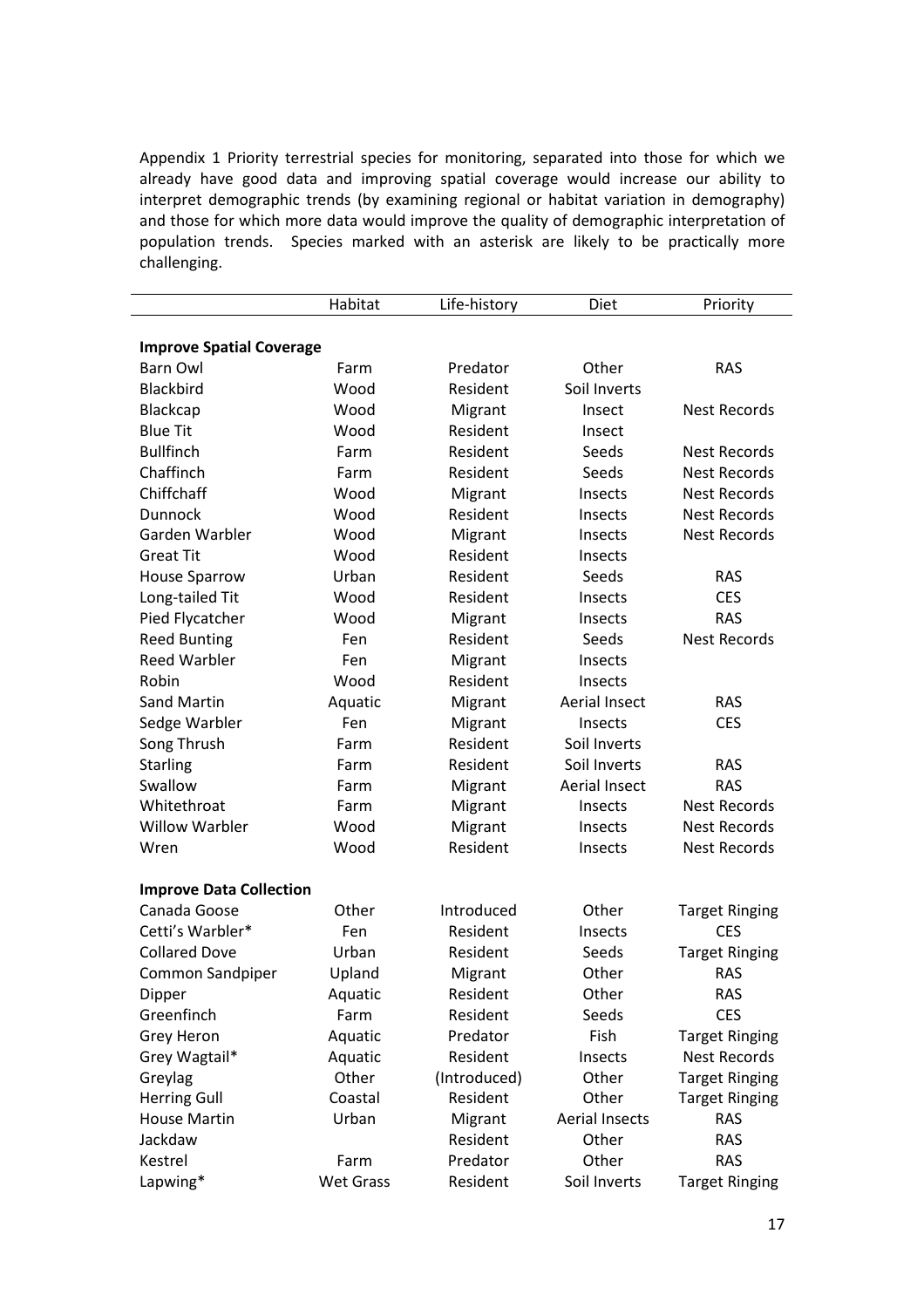| Lesser Blackback    | Coastal          | Resident | Other                 | <b>Target Ringing</b> |
|---------------------|------------------|----------|-----------------------|-----------------------|
| Little Owl          | Farm             | Predator | Other                 | <b>RAS</b>            |
| Marsh Tit           | Wood             | Resident | <b>Insects</b>        | <b>RAS</b>            |
| Meadow Pipit*       | Upland           | Resident | Insects               | Nest Records          |
| Mute Swan           | Aquatic          | Resident | Other                 | <b>Nest Records</b>   |
| Nightingale         | Wood             | Migrant  | Insects               | Nest Recs/CES         |
| Redshank*           | <b>Wet Grass</b> | Resident | Soil Inverts          | <b>Nest Records</b>   |
| Redstart*           | Wood             | Migrant  | <b>Insects</b>        | <b>RAS</b>            |
| Ringed Plover*      | Coastal          | Resident | Other                 | RAS/Census            |
| Sparrowhawk*        | Wood             | Predator | Other                 | <b>RAS</b>            |
| Spotted Flycatcher  | Wood             | Migrant  | <b>Insects</b>        | Nest Recs/RAS         |
| <b>Stock Dove</b>   | Farm             | Resident | Seeds                 | <b>Nest Records</b>   |
| Stonechat*          | Heath            | Resident | <b>Insects</b>        | <b>RAS</b>            |
| Swift               | Urban            | Migrant  | <b>Aerial Insects</b> | <b>RAS</b>            |
| Tawny Owl           | Wood             | Predator | Other                 | <b>RAS</b>            |
| <b>Tree Sparrow</b> | Farm             | Resident | Seeds                 | <b>RAS</b>            |
| Wheatear*           | Upland           | Migrant  | <b>Insects</b>        | <b>RAS</b>            |
| <b>Willow Tit</b>   | Wood             | Resident | <b>Insects</b>        | <b>RAS</b>            |
| Wood Warbler*       | Wood             | Migrant  | Insects               | <b>RAS</b>            |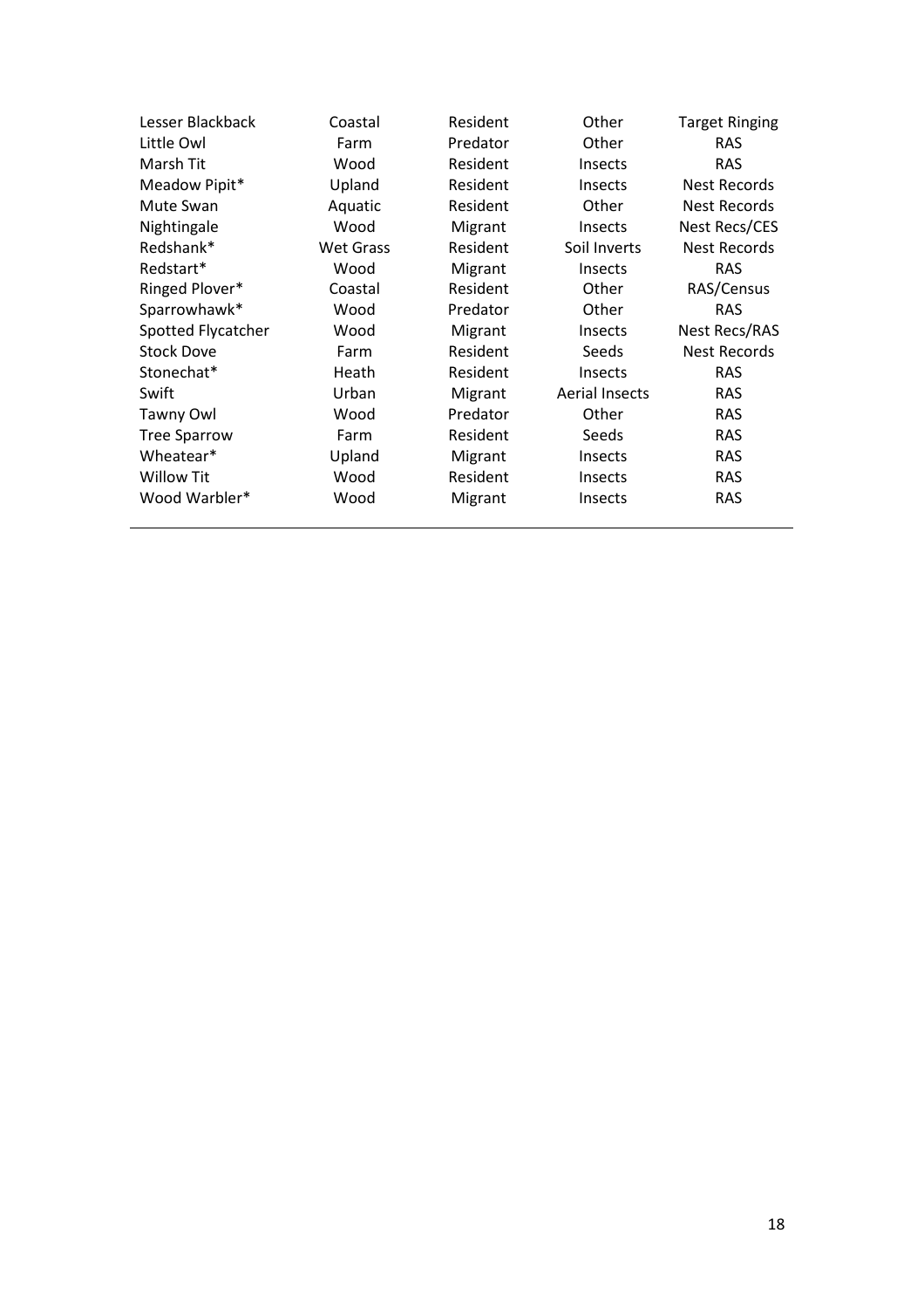|                                 | NRS <sup>1</sup> | CES <sup>2</sup>         | $RAS^3$           | Ringing <sup>4</sup>    |
|---------------------------------|------------------|--------------------------|-------------------|-------------------------|
| <b>Improve Spatial Coverage</b> |                  |                          |                   |                         |
| <b>Barn Owl</b>                 | 84               |                          | 0                 | 603                     |
| Blackbird                       | 245              | 141                      | $\overline{2}$    | 175                     |
| Blackcap                        | 36               | 97                       |                   | 24                      |
| <b>Blue Tit</b>                 | 834              | 98                       |                   | 128                     |
| <b>Bullfinch</b>                | 11               | 84                       | (1)               | 16                      |
| Chaffinch                       | 54               | 59                       | 5                 | 99                      |
| Chiffchaff                      | 45               | 48                       | $\qquad \qquad -$ | 20                      |
| Dunnock                         | 65               | 112                      | (1)               | 50                      |
| Garden Warbler                  | 11               | 48                       |                   | $\overline{2}$          |
| <b>Great Tit</b>                | 712              | 67                       | (4)               | 122                     |
| <b>House Sparrow</b>            | 99               | $\overline{\phantom{a}}$ | 5                 | 57                      |
| Long-tailed Tit                 | 41               | 60                       |                   | 13                      |
| Pied Flycatcher                 | 357              | $\overline{\phantom{a}}$ | 12                | 10                      |
| <b>Reed Bunting</b>             | 14               | 43                       |                   | 6                       |
| <b>Reed Warbler</b>             | 110              | 84                       | 5                 | 16                      |
| Robin                           | 102              | 67                       | (1)               | 60                      |
| <b>Sand Martin</b>              | 70               |                          | 17                | $\pmb{4}$               |
| Sedge Warbler                   | < 10             | 96                       | (4)               | $\overline{7}$          |
| Song Thrush                     | 115              | 36                       | (1)               | 18                      |
| <b>Starling</b>                 | 48               |                          | (1)               | 70                      |
| Swallow                         | 749              |                          | 7                 | 58                      |
| Whitethroat                     | 19               | 49                       | 5                 | $\boldsymbol{9}$        |
| <b>Willow Warbler</b>           | 17               | 133                      | (3)               | 12                      |
| Wren                            | 59               | 108                      |                   | 23                      |
| <b>Improve Data Collection</b>  |                  |                          |                   |                         |
| Canada Goose                    | None input       |                          | 0                 | 87                      |
| Cetti's Warbler*                | < 10             | 0                        |                   | $\mathbf{1}$            |
| <b>Collared Dove</b>            | 37               |                          | 0                 | $\overline{7}$          |
| Common Sandpiper                | Not estimated    |                          | $\overline{2}$    | $\leq$ 1                |
| Dipper                          | 68               |                          | $\overline{2}$    | 4                       |
| Greenfinch                      | 41               | (22)                     | (1)               | 224                     |
| Grey Heron                      | <10              |                          |                   | 11                      |
| Grey Wagtail*                   | 27               |                          | $\overline{0}$    | $\mathbf{1}$            |
| Greylag                         | None input       |                          | 0                 | 56                      |
| <b>Herring Gull</b>             | N/a              |                          | 0                 | 69                      |
| <b>House Martin</b>             | < 10             |                          | 4                 | 6                       |
| Jackdaw                         | 65               |                          | 0                 | 21                      |
| Kestrel                         | 51               |                          | 0                 | 89                      |
| Lapwing*                        | Not estimable    |                          | 0                 | 11                      |
| Lesser Blackback                | N/a              |                          | 0                 | 77                      |
| Little Owl                      | 28               |                          | 0                 | 10                      |
| Marsh Tit                       | 16               |                          | (1)               | $\overline{2}$          |
| Meadow Pipit*                   | 10               |                          | 0                 | $\overline{\mathbf{4}}$ |
| Mute Swan                       | 24               |                          | 0                 | 277                     |
| Nightingale                     | < 10             | 4                        | 0                 | $\leq$ 1                |
| Redshank*                       | Not estimable    |                          | 0                 | 7                       |

Appendix 2 Current data availability for priority species.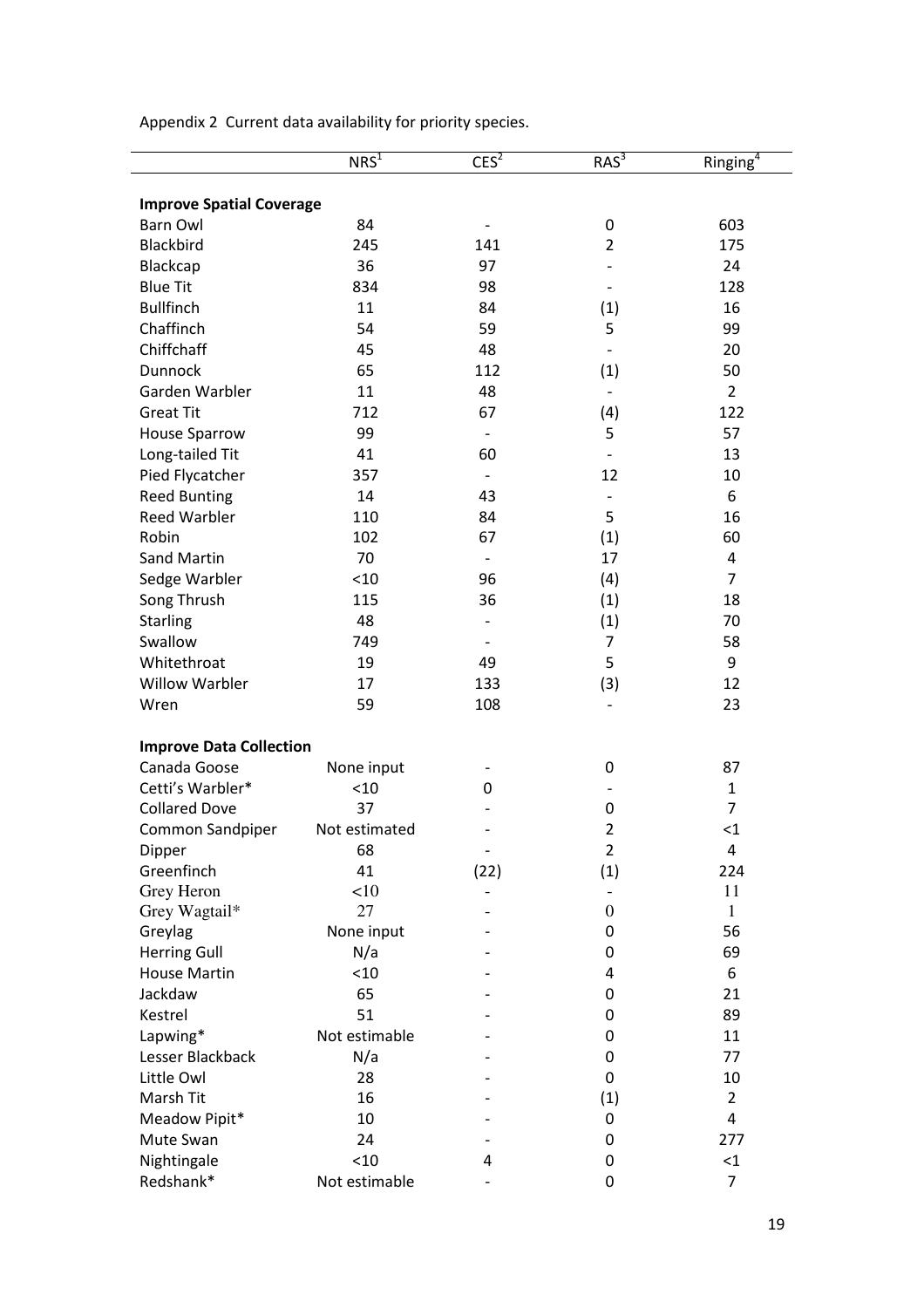| Redstart*           | 32            |                   |    |
|---------------------|---------------|-------------------|----|
| Ringed Plover*      | Not estimable |                   |    |
| Sparrowhawk*        | 15            |                   | 36 |
| Spotted Flycatcher  | 39            |                   | 1  |
| <b>Stock Dove</b>   | 141           |                   | 8  |
| Stonechat*          | 41            | (1)               |    |
| Swift               | $<$ 10        | (1)               | 6  |
| Tawny Owl           | 83            | 0                 | 49 |
| <b>Tree Sparrow</b> | 639           | 0                 | 37 |
| Wheatear*           | $<$ 10        |                   |    |
| <b>Willow Tit</b>   | $<$ 10        | 0                 |    |
| Wood Warbler*       | $<$ 10        | $\left( 1\right)$ | <1 |

 $1$  NRS – the number of nest records contributing towards the estimate of fledglings per attempt (fpba) each year. For wader and wildfowl species fpba is not estimable because the chicks are nidifugous.

 $2$  CES - the total number of sites contributing to survival rates. Note estimating survival rates requires a good number of adult birds caught on each site, so the number of sites contributing is generally (much) smaller than for productivity or abundance.

 $3$  RAS – number of sites that have contributed sufficient data to estimate survival rates. Studies in parentheses do not currently yield robust estimates of survival.

 $4$  Ringing  $-$  the average number of dead recoveries per year for birds ringed in the summer months (April to September)